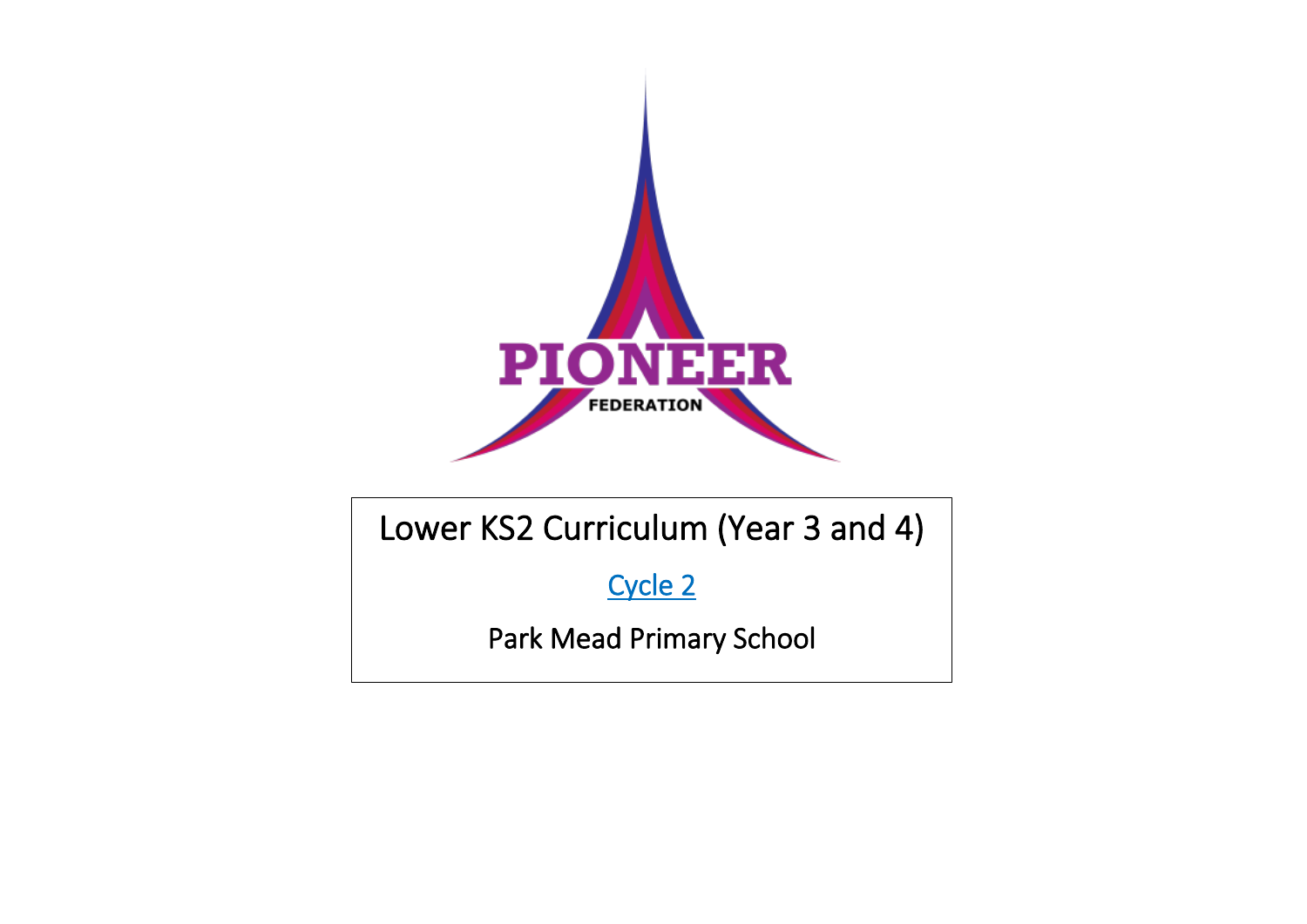| LKS2 Curriculum (Year 3 and 4)                                                |                                                                                                                       |                                                                                                                          |                                                                                                                                    |                                                                                                                                   |                                                                                            |                                                                                                                                            |  |  |
|-------------------------------------------------------------------------------|-----------------------------------------------------------------------------------------------------------------------|--------------------------------------------------------------------------------------------------------------------------|------------------------------------------------------------------------------------------------------------------------------------|-----------------------------------------------------------------------------------------------------------------------------------|--------------------------------------------------------------------------------------------|--------------------------------------------------------------------------------------------------------------------------------------------|--|--|
|                                                                               | <b>Cycle 2</b>                                                                                                        |                                                                                                                          |                                                                                                                                    |                                                                                                                                   |                                                                                            |                                                                                                                                            |  |  |
|                                                                               | Term 1                                                                                                                | Term 2                                                                                                                   | Term 3                                                                                                                             | Term 4                                                                                                                            | Term 5                                                                                     | Term 6                                                                                                                                     |  |  |
|                                                                               | <b>Rock and Roll</b><br>Event: Hands on History visitor                                                               | <b>Terrible Tudors</b><br>Event: Hever Castle Trip                                                                       | <b>Awesome Authors</b><br>Event: Herstmonceaux<br>visitors                                                                         | <b>Rivers and Mountains</b><br>Event: Cuckmere trip                                                                               | <b>The Romans</b><br>Event: Fishbourne Trip                                                | <b>The Romans</b><br>Event: Roman Day                                                                                                      |  |  |
| (Texts that MUST be covered are underlined, others are offered as options for | Key Texts: Stone Age Boy,<br>Stone Age Tales: The Great<br>Monster, The Great Cave,<br>The Great Storm by Terry       | Key Texts: Digital text $-$<br><b>Walking Through History</b><br>Geography: Changes to the<br>local area since the Tudor | Key Texts: Kensuke's<br>Kingdom (Michael<br>Morpurgo), Chronicles of                                                               | Key Texts: Wind in the<br>Willows, The Mountain of<br>Adventure, The Rime of the<br><b>Ancient Mariner</b>                        | Key Texts: Romans on the<br>Rampage, Escape from<br>Pompeii<br>History: Roman timeline,    | Key Texts: The Roman<br>Quests: Escape from Rome,<br>Anthony and Cleopatra.<br>History: Roman withdrawal                                   |  |  |
|                                                                               | Deary<br>History: Changes in Britain<br>from Stone Age to Iron Age;<br>hunter-gatherers and Skara<br><b>Brae</b>      | times<br>History: Tudor monarchy,<br>significant figures of the<br>Tudor times, Tudor lifestyle<br>Science: Light        | Narnia (CS Lewis),<br>Midnight Gang (David<br>Walliams)<br>Geography: Maps and<br>globes                                           | <b>Geography: Rivers and</b><br>Mountains around the world<br>Science: Circuits and<br>Electricity<br><b>Computing: 3.5 Email</b> | significant events<br>Science: Plants<br>Computing: 4.3<br>Spreadsheets<br>Art/DT: mosaics | from Britain and fall of<br><b>Roman Empire</b><br><b>Science:</b> Animals including<br><b>Humans</b><br><b>Computing: 3.7 Simulations</b> |  |  |
| teacher/class selection)<br><b>INTENT</b>                                     | Science: Rocks and Soils<br><b>Computing: 4.1 Coding</b><br>Art/DT: Clay fossils<br><b>RE:</b> What is God like? What | Computing: 3.2 Online<br>Safety 3.4 Typing<br>Art/DT: Christmas cooking<br><b>RE:</b> Understanding                      | Science: Scientific enquiry<br>Computing: 4.5 Using Logo<br><b>Art/DT: Landscapes using</b><br>different media                     | Art/DT: Creating light and<br>shade<br>RE: Understanding<br>Christianity - SALVATION                                              | RE: Understanding<br>Christianity - CREATION<br><b>AND FALL</b><br>Music: Learning an      | 4.8 Hardware<br><b>Art/DT: Creating Roman</b><br>structures<br>RE: Understanding                                                           |  |  |
|                                                                               | was Jesus like?<br>Music: Exploring percussion<br>PSHE: Being me in the world<br>MFL: Introducing Me $-$              | Christianity - INCARNATION<br><b>Music: Appraising Tudor</b><br>music/ Christmas songs<br>PSHE: Celebrating              | RE: What does it mean to<br>be a Jew? What can we<br>learn from a synagogue?<br>Music: Setting words to                            | Music: Composing tone<br>poems based on Smetana's<br>'Vltava'<br>PSHE: Healthy Me                                                 | instrument<br>PSHE: Relationships<br>MFL: Tenses - Future and<br>past, stories and songs.  | Christianity - KINGDOM OF<br><b>GOD</b><br>Music: Production songs<br>PSHE: Changing Me                                                    |  |  |
|                                                                               | Greetings, Responding to<br>Questions<br>PE: Football                                                                 | <b>Difference</b><br>MFL: Christmas, Numbers<br>PE: Basketball                                                           | music<br><b>PSHE: Dreams and Goals</b><br>MFL: Everyday life,<br>routines, Where I live,<br>Food<br>PE: Gymnastics and<br>swimming | <b>MFL:</b> Likes and Dislikes,<br>hobbies, colours<br>PE: Net and Wall and<br>swimming                                           | PE: Athletics                                                                              | <b>MFL: Instructions and</b><br>directions<br>PE: Striking and fielding                                                                    |  |  |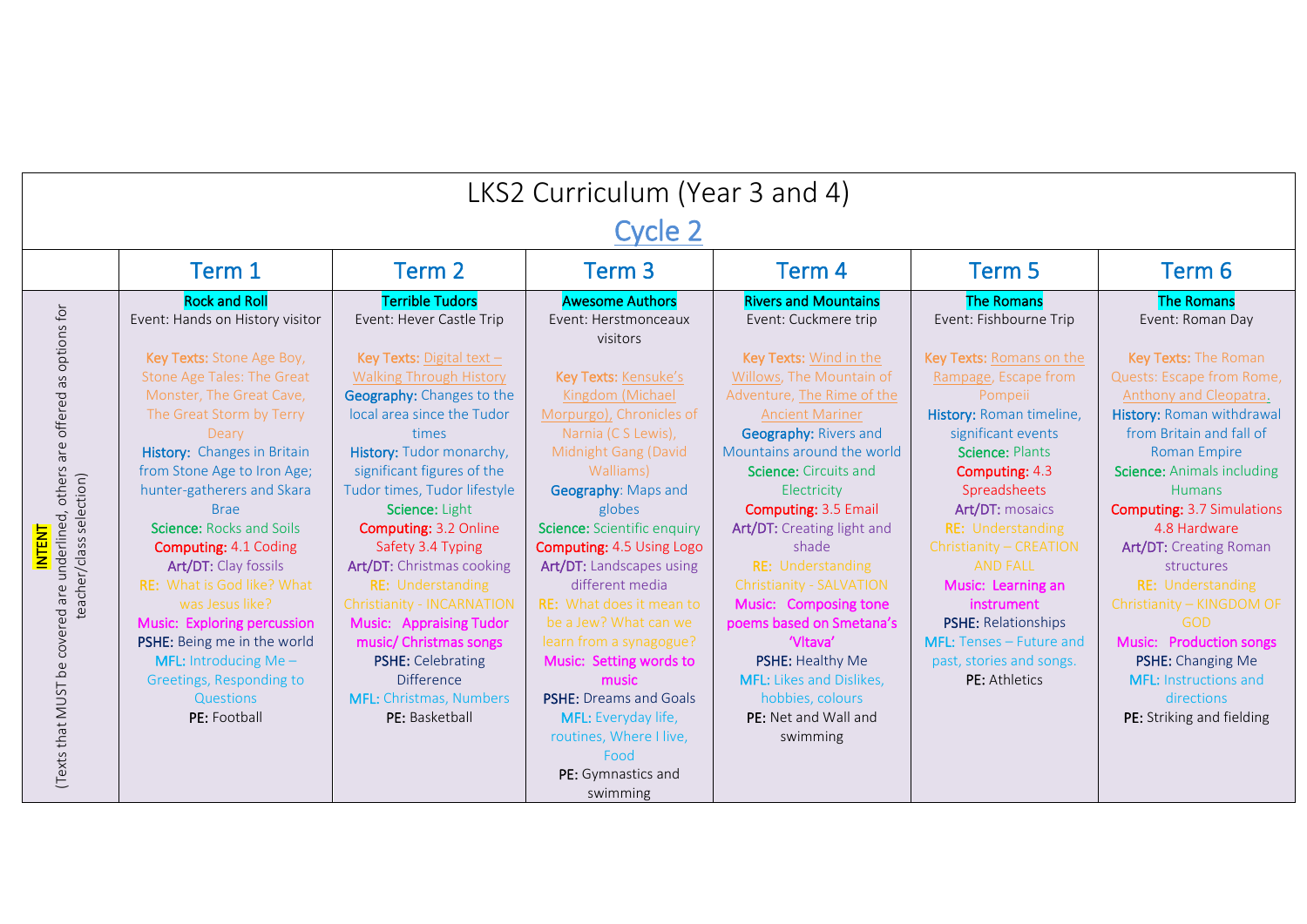| Skills<br>Science<br>EMENTATION:<br><b>TdMI</b> | <b>Science: Rocks and Soils</b><br>• Compare and group together different<br>kinds of rocks on the basis of their<br>appearance and simple physical<br>properties<br>• Describe in simple terms how fossils<br>are formed when things that have<br>lived are trapped within rocks<br>• Recognise that soils are made from<br>rocks and organic matter | <b>Science: Light</b><br>• Recognise the they need light in<br>order to see things and that dark<br>is the absence of light<br>• Notice that light is reflected from<br>surfaces<br>• Recognise that light from the sun<br>can be dangerous and that there<br>are ways to protect eyes<br>• Recognise that shadows are<br>formed when the light from a<br>light source is blocked by an<br>opaque object<br>• Find patterns in the way that the<br>size of shadows change | <b>Science: Electricity</b><br>• Identify common appliances<br>that run on electricity<br>• Construct a simple series<br>electrical circuit, identifying<br>and naming its basic parts<br>· Identify whether or not a lamp<br>will light in a simple series<br>circuit, based on whether or<br>not the lamp is part of a<br>complete loop with a battery<br>• Recognise that a switch opens<br>and closes a circuit and<br>associate this with whether or<br>not a lamp lights in a simple<br>series circuit<br>• Recognise some common<br>conductors and insulators, and<br>associate metals with being<br>good conductors | <b>Science: Scientific Enquiry</b><br>• Ask relevant questions<br>• Set up simple, practical enquires,<br>comparative and fair tests<br>• Make systematic and careful<br>observations, take accurate<br>measurements using a range of<br>equipment.<br>• Gather, record, classify and<br>present data<br>• Record findings using simple<br>scientific language, drawings,<br>diagrams, keys, bar charts and<br>tables, report on findings from<br>$enquires$ - $explanations$ and<br>conclusions<br>• Draw simple conclusions, make<br>predictions, suggest<br>improvements and raise further<br>auestions<br>· Identify differences, similarities or<br>changes related to simple ideas<br>and processes<br>• Use straightforward scientific<br>evidence to answer questions or<br>support findings. | <b>Science: Plants</b><br>• Identify and describe the<br>functions of different parts of<br>flowering plants<br>• Explore the requirements of<br>plants for life and growth and<br>how they vary from plant to<br>plant<br>• Investigate the way in which<br>water is transported within<br>plants<br>• Explore the part that flowers<br>play in the life cycle of<br>flowering plants. | <b>Science: Animals including humans</b><br>• Describe the simple function of<br>the basic parts of the digestive<br>system in humans<br>• Identify the different types of<br>teeth in humans and their simple<br>functions<br>• Construct and interpret ad variety<br>of food chains, identifying<br>producers, predators and prey. |
|-------------------------------------------------|-------------------------------------------------------------------------------------------------------------------------------------------------------------------------------------------------------------------------------------------------------------------------------------------------------------------------------------------------------|---------------------------------------------------------------------------------------------------------------------------------------------------------------------------------------------------------------------------------------------------------------------------------------------------------------------------------------------------------------------------------------------------------------------------------------------------------------------------|-----------------------------------------------------------------------------------------------------------------------------------------------------------------------------------------------------------------------------------------------------------------------------------------------------------------------------------------------------------------------------------------------------------------------------------------------------------------------------------------------------------------------------------------------------------------------------------------------------------------------------|-------------------------------------------------------------------------------------------------------------------------------------------------------------------------------------------------------------------------------------------------------------------------------------------------------------------------------------------------------------------------------------------------------------------------------------------------------------------------------------------------------------------------------------------------------------------------------------------------------------------------------------------------------------------------------------------------------------------------------------------------------------------------------------------------------|-----------------------------------------------------------------------------------------------------------------------------------------------------------------------------------------------------------------------------------------------------------------------------------------------------------------------------------------------------------------------------------------|--------------------------------------------------------------------------------------------------------------------------------------------------------------------------------------------------------------------------------------------------------------------------------------------------------------------------------------|
| <mark>IMPACT –</mark><br>KNOWLEDGE GAINED       | To know how soils are formed.<br>To know how fossils are formed.<br>To know the names of different types of<br>rocks.                                                                                                                                                                                                                                 | To know that light is reflected<br>To know how shadows are formed.<br>To know that sunlight can be<br>dangerous to eyes.                                                                                                                                                                                                                                                                                                                                                  | To know the names of common<br>conductors and insulators.<br>To know how a switch can be<br>used to disrupt the flow of<br>electricity.                                                                                                                                                                                                                                                                                                                                                                                                                                                                                     | To know which equipment to select<br>To know correct language to use<br>when making conclusions.<br>To know which presentational<br>features could be used for different<br>types of data.                                                                                                                                                                                                                                                                                                                                                                                                                                                                                                                                                                                                            | To know the names of parts of a<br>plant and their function.<br>To know what different plants<br>need to be able to grow.<br>To know a plant life-cycle.                                                                                                                                                                                                                                | To know how the human digestive<br>system works.<br>To know the names and functions of<br>different teeth.<br>To know and describe a food chain.<br>To know the meanings of<br>producers, predators and prey.                                                                                                                        |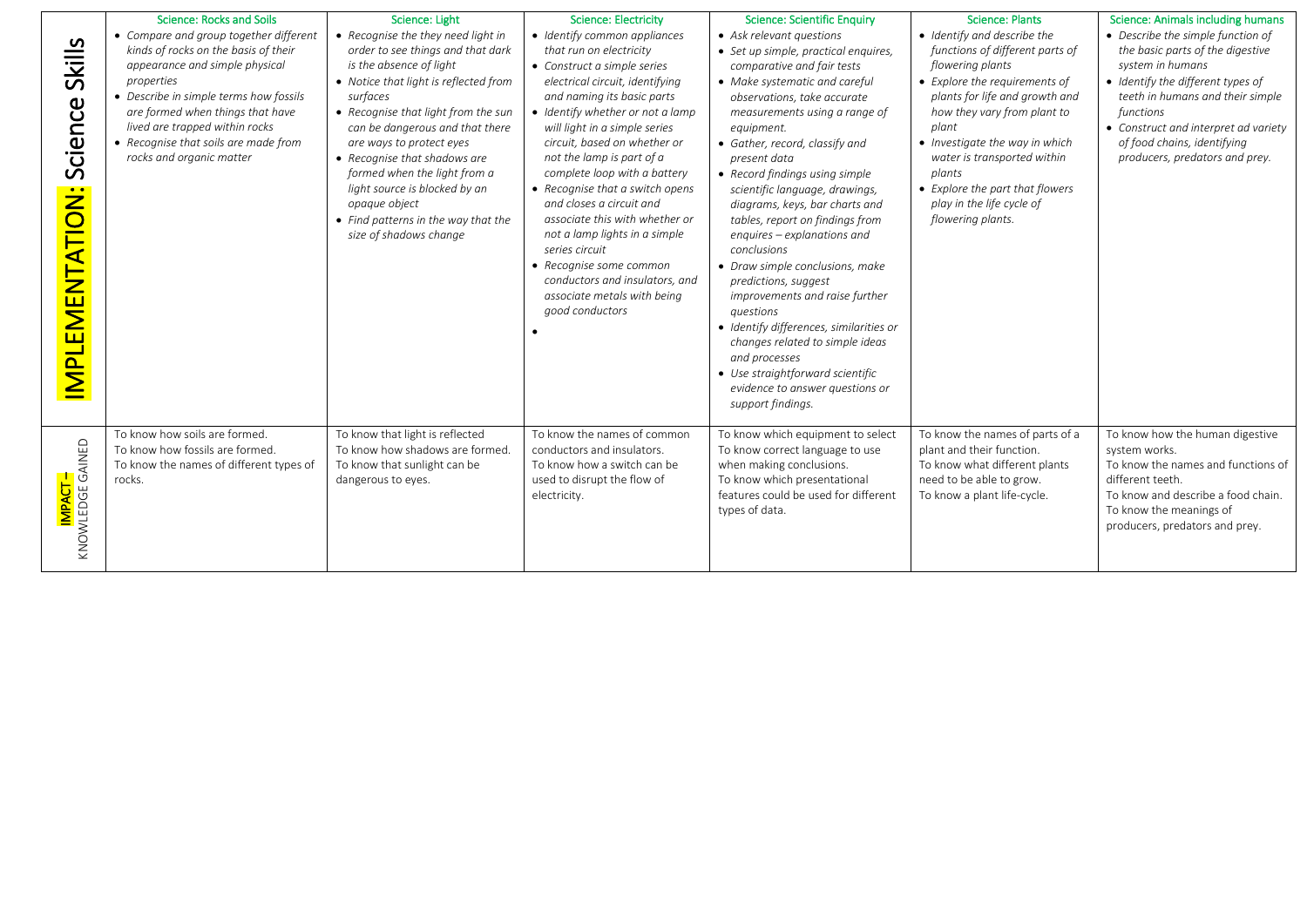|                                              | <b>Y3</b>                                                                                                                                                                                                                                                                                                                                                                                                         | Y <sub>3</sub>                                                                                                                                                                                                                                                                                                                                                                                             | Y3                                                                                                                                                                                                                                                                                                                                                                                                                   | <b>Y3</b>                                                                                                                                                                                                                                                                      | <b>Y3</b>                                                                                                                                                                                                                                                                                                                                                                                                                                                                               | <b>Y3</b>                                                                                                                                                                                                                                                                                                                                                                                                                                            |
|----------------------------------------------|-------------------------------------------------------------------------------------------------------------------------------------------------------------------------------------------------------------------------------------------------------------------------------------------------------------------------------------------------------------------------------------------------------------------|------------------------------------------------------------------------------------------------------------------------------------------------------------------------------------------------------------------------------------------------------------------------------------------------------------------------------------------------------------------------------------------------------------|----------------------------------------------------------------------------------------------------------------------------------------------------------------------------------------------------------------------------------------------------------------------------------------------------------------------------------------------------------------------------------------------------------------------|--------------------------------------------------------------------------------------------------------------------------------------------------------------------------------------------------------------------------------------------------------------------------------|-----------------------------------------------------------------------------------------------------------------------------------------------------------------------------------------------------------------------------------------------------------------------------------------------------------------------------------------------------------------------------------------------------------------------------------------------------------------------------------------|------------------------------------------------------------------------------------------------------------------------------------------------------------------------------------------------------------------------------------------------------------------------------------------------------------------------------------------------------------------------------------------------------------------------------------------------------|
| Skills<br>Computing                          | • Use technology safely and<br>respectfully, keeping personal<br>information private<br>• Use technology safely and<br>recognise acceptable and<br>unacceptable behaviour<br>• Design, write and debug<br>programs that control or simulate<br>virtual events<br>• Use logical reasoning to explain<br>how some simple algorithms<br>work                                                                         | • Use technology safely and<br>respectfully, keeping personal<br>information private<br>• Use technology safely and recognise<br>acceptable and unacceptable<br>behaviour<br>• With support select and use a variety<br>of software to accomplish goals                                                                                                                                                    | • Use technology safely and<br>respectfully, keeping personal<br>information private<br>• Use technology safely and<br>recognise acceptable and<br>unacceptable behaviour<br>· Design, write and debug<br>programs that control or<br>simulate virtual events<br>• Use logical reasoning to<br>explain how some simple<br>algorithms work                                                                            | • Use technology safely and<br>respectfully, keeping personal<br>information private<br>• Use technology safely and<br>recognise acceptable and<br>unacceptable behaviour<br>• Understand that computer<br>networks enable the sharing of<br>data and information<br><b>Y4</b> | • Use technology safely and<br>respectfully, keeping personal<br>information private<br>• Use technology safely and<br>recognise acceptable and<br>unacceptable behaviour<br>• With support select and use a<br>variety of software to<br>accomplish goals                                                                                                                                                                                                                              | • Use technology safely and<br>respectfully, keeping personal<br>information private<br>• Use technology safely and<br>recognise acceptable and<br>unacceptable behaviour<br>• Make efficient use of familiar<br>forms of input and output devices<br>• Recognise familiar forms of input<br>and output devices and how they<br>are used.<br>• Understand that the internet is a<br>large network of computers and<br>that information can be shared |
| <b>MPLEMENTATION:</b>                        | <b>Y4</b><br>• Use technology responsibly and<br>understand that communication<br>online may be seen by others<br>• Understand where to go for help<br>and support when he/she has<br>concerns about content or contact<br>on the internet or other online<br>technologies<br>• Use logical reasoning to detect<br>and correct errors in algorithms<br>and programs<br>• Decompose programs into<br>smaller parts | <b>Y4</b><br>• Use technology responsibly and<br>understand that communication<br>online may be seen by others<br>• Understand where to go for help and<br>support when he/she has concerns<br>about content or contact on the<br>internet or other online technologies<br>• With support, select, use and<br>combine a variety of software on a<br>range of digital devices to<br>accomplish given goals. | <b>Y4</b><br>• Use technology responsibly<br>and understand that<br>communication online may be<br>seen by others<br>• Understand where to go for<br>help and support when he/she<br>has concerns about content or<br>contact on the internet or<br>other online technologies<br>• Decompose programs into<br>smaller parts<br>• Use logical reasoning to<br>detect and correct errors in<br>algorithms and programs | • Use technology responsibly and<br>understand that communication<br>online may be seen by others<br>• Understand where to go for help<br>and support when he/she has<br>concerns about content or contact<br>on the internet or other online<br>technologies                  | <b>Y4</b><br>• Use technology responsibly and<br>understand that<br>communication online may be<br>seen by others<br>• Understand where to go for<br>help and support when he/she<br>has concerns about content or<br>contact on the internet or<br>other online technologies<br>· With support, select and use a<br>variety of software on a range<br>of digital devices<br>• Select, use and combine a<br>variety of software, systems and<br>content that accomplish given<br>goals. | between the computers<br>Υ4<br>• Use technology responsibly and<br>understand that communication<br>online may be seen by others<br>• Understand where to go for<br>help and support when he/she<br>has concerns about content or<br>contact on the internet or other<br>online technologies<br>• Use other input devices such as<br>cameras or sensors.<br>• Understand what servers are and<br>how they provide services to a<br>network           |
| <mark>IMPACT –</mark><br>KNOWLEDGE<br>GAINED | To know that algorithms are a set of<br>instructions<br>To know that it is important to keep<br>personal information private.<br>To know the controls to debug<br>programs.                                                                                                                                                                                                                                       | To know what is acceptable and<br>unacceptable behaviour online.<br>To know a range of software can be<br>used on different devices.                                                                                                                                                                                                                                                                       | To know that programs<br>decompose into smaller parts.<br>To know there can be errors in<br>algorithms                                                                                                                                                                                                                                                                                                               | To know that networks enable<br>sharing of data.<br>To know not to share personal<br>information online.                                                                                                                                                                       | To know that I must use<br>technology safely, following rules<br>put in place.                                                                                                                                                                                                                                                                                                                                                                                                          | To know that communications<br>online may be seen by others.<br>To know how to use a range of<br>input devices.                                                                                                                                                                                                                                                                                                                                      |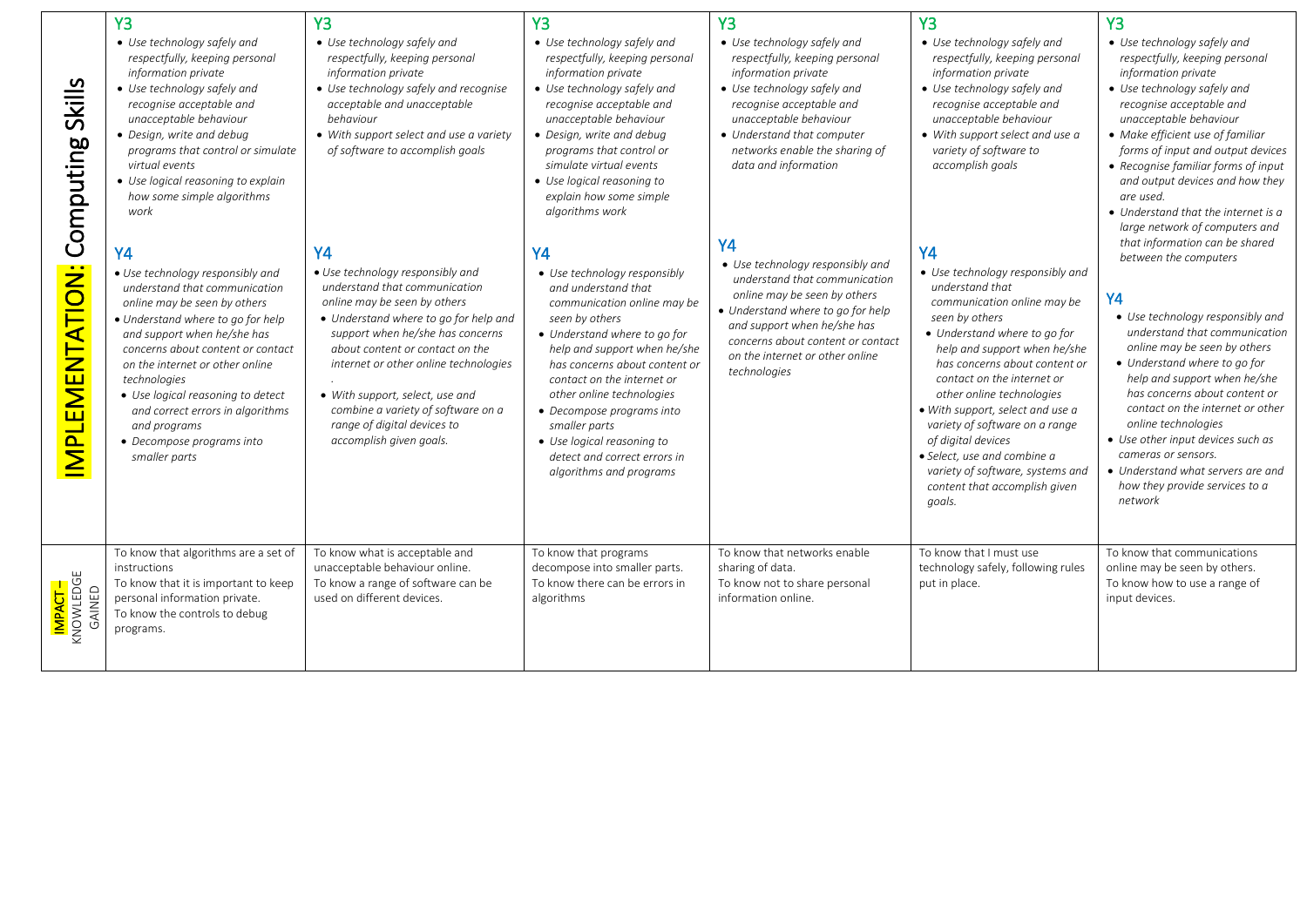| Skills                                    | <b>Y3</b><br>• Use an increasing range of common<br>words and phrases relating to the<br>passing of time                                                                                                                                                                                                                                                                                                                                                                                                        | Y <sub>3</sub><br>• Use an increasing range of<br>common words and phrases<br>relating to the passing of time                                                                                                                                                                                                                                                                                                                                                                                                         |  | Y <sub>3</sub><br>• Use an increasing range of common words and phrases relating to the<br>passing of time<br><b>Y4</b>                                                                                                                                                                                                                                                                                                                                                                                                                                                                                                      |
|-------------------------------------------|-----------------------------------------------------------------------------------------------------------------------------------------------------------------------------------------------------------------------------------------------------------------------------------------------------------------------------------------------------------------------------------------------------------------------------------------------------------------------------------------------------------------|-----------------------------------------------------------------------------------------------------------------------------------------------------------------------------------------------------------------------------------------------------------------------------------------------------------------------------------------------------------------------------------------------------------------------------------------------------------------------------------------------------------------------|--|------------------------------------------------------------------------------------------------------------------------------------------------------------------------------------------------------------------------------------------------------------------------------------------------------------------------------------------------------------------------------------------------------------------------------------------------------------------------------------------------------------------------------------------------------------------------------------------------------------------------------|
| History<br><b>MPLEMENTATION:</b>          | <b>Y4</b><br>• Use sources of information in ways<br>that go beyond simple observations to<br>answer questions about the past<br>• Use a variety of resources to find out<br>about aspects of life in the past<br>• Place some historical periods in a<br>chronological framework<br>• Understand that sources can<br>contradict each other<br>• Use historic terms related to the<br>period of study<br>• Communicate his/her learning in an<br>organised and structured way, using<br>appropriate terminology | <b>Y4</b><br>• Use sources of information in<br>ways that go beyond simple<br>observations to answer questions<br>about the past<br>• Use a variety of resources to find<br>out about aspects of life in the<br>past<br>• Place some historical periods in a<br>chronological framework<br>• Understand that sources can<br>contradict each other<br>• Use historic terms related to the<br>period of study<br>• Communicate his/her learning in<br>an organised and structured way,<br>using appropriate terminology |  | • Use sources of information in ways that go beyond simple observations<br>to answer questions about the past<br>• Use a variety of resources to find out about aspects of life in the past<br>• Communicate his/her learning in an organised and structured way,<br>using appropriate terminology<br>• Place some historical periods in a chronological framework<br>• Use historic terms related to the period of study<br>• Understand that sources can contradict each other<br>Describe the Roman Empire and its impact on Britain<br>Describe the fall of the Western Roman Empire and its withdrawal from<br>Britain. |
| <mark>IMPACT –</mark> KNOWLEDGE<br>GAINED | To know a variety of sources help us to<br>find out about the past.<br>To know accurate historical language.<br>To know where late Neolithic hunter-<br>gatherers fits into a timeline of British<br>history<br>To know the significance of places like<br>Skara Brae and Stonehenge<br>To differences in Britain from the Stone<br>Age to the Iron Age                                                                                                                                                         | To know a range of words and<br>phrases related to the passing of<br>time.<br>To know where the Tudors fits into<br>a timeline of British history<br>To know key facts in the timeline of<br>the Tudor reign.<br>To know how the Tudors have<br>impacted on modern, local life.                                                                                                                                                                                                                                       |  | To know where the Romans fit on a historical timeline.<br>To know that lots of sources allow us to find information about the past<br>and that some of these may contradict each other.<br>To know facts about Julius Ceaser's attempted invasion in 55-54BC<br>To know the impact of the Roman Empire on modern Britain.<br>To know the significance of Hadrian's Wall<br>To know about times of British resistance - e.g. Boudica<br>To know how, when and why the Romans withdrew from Britain<br>To know how the western Roman Empire fell                                                                               |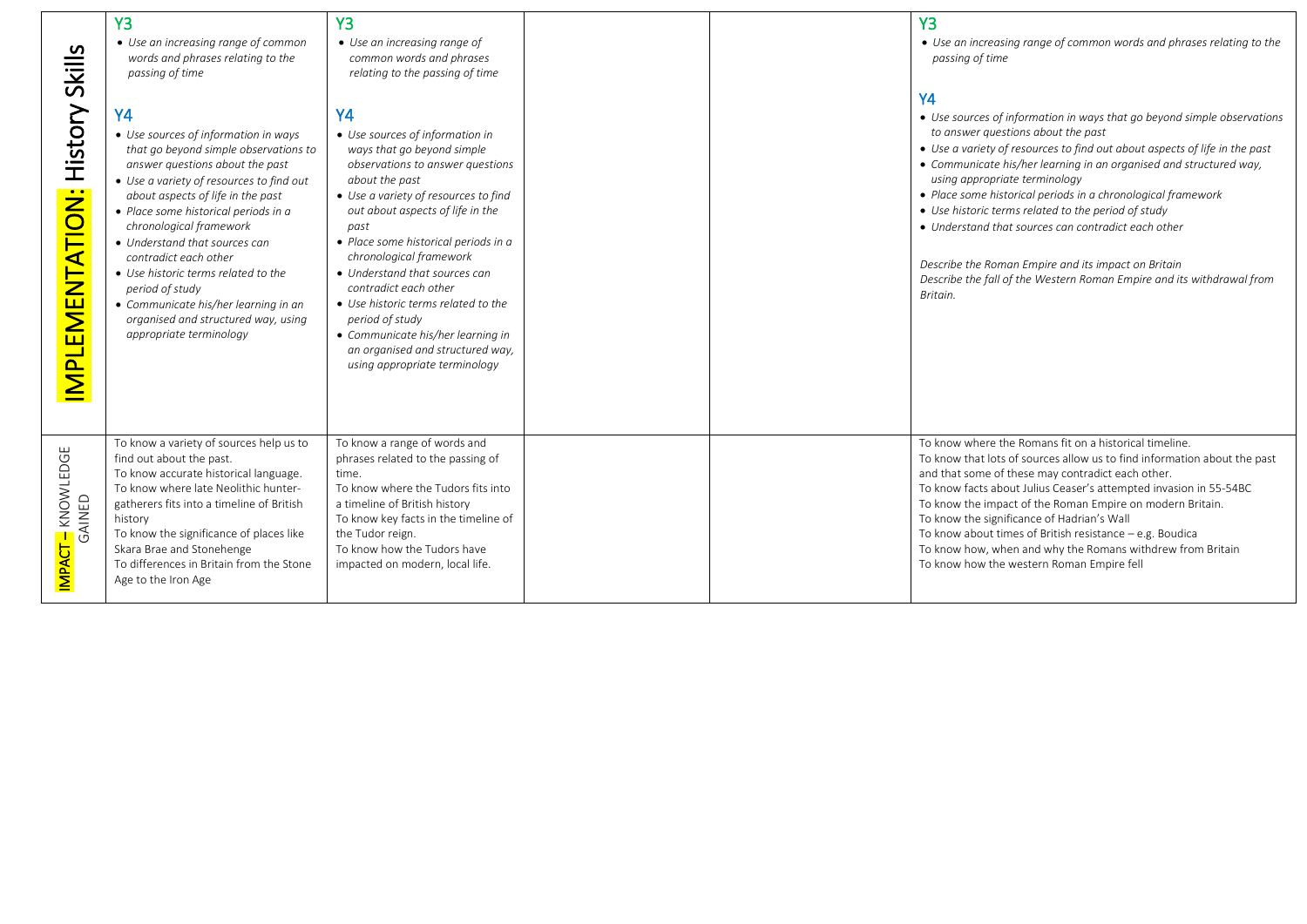| Skills<br>Geography<br>IMPLEMENTATION:    | Y <sub>3</sub><br>• Analyse evidence and draw<br>conclusions e.g. make<br>comparisons between locations<br>using aerial photos/pictures e.g.<br>population, temperatures etc.<br>• Communicate findings in ways<br>appropriate to the task or for the<br>audience<br><b>Y4</b><br>• Demonstrate knowledge of<br>features about places around<br>him/her and beyond the UK<br>• Recognise that people have<br>differing quality of life living in<br>different locations and<br>environments<br>• Know how the locality is set<br>within a wider geographical<br>context<br>• Understand why there are<br>similarities and differences<br>between places | <b>Y3</b><br>• Identify where counties are<br>within the UK and the key<br>topographical features<br>• Name and locate the cities of<br>the UK Use and interpret maps,<br>globes, atlases and digital /<br>computer mapping to locate<br>countries and key features<br>• Use four figure grid references<br>• Use the 8 points of a compass<br>• Make plans and maps using<br>symbols and keys<br><b>Y4</b><br>• Identify where countries are<br>within Europe; including Russia<br>• Describe human features of UK<br>regions, cities and /or counties<br>• Know about the wider context<br>of places - region, country<br>• Explore features on OS maps<br>using 6 figure grid references<br>• Draw accurate maps with<br>more complex keys<br>• Explore weather patterns<br>around parts of the world<br>• Recognise the different shapes<br>of continents | Y <sub>3</sub><br>• Understand and use a widening<br>range of geographical terms e.g.<br>specific topic vocabulary -<br>meander, floodplain, location,<br>industry, transport, settlement,<br>water cycle etc.<br>• Use basic geographical<br>vocabulary such as cliff, ocean,<br>valley, vegetation, soil, mountain,<br>port, harbour, factory, office<br>• Make plans and maps using<br>symbols and keys<br>• Analyse evidence and draw<br>conclusions e.g. make<br>comparisons between locations<br>using aerial photos/pictures e.g.<br>population, temperatures etc.<br><b>Y4</b><br>• Understand and use a widening<br>range of geographical terms e.g.<br>specific topic vocabulary -<br>contour, height, valley, erosion,<br>deposition, transportation,<br>headland, volcanoes, earthquakes<br>etc.<br>• Identify where countries are<br>within Europe; including Russia<br>• Demonstrate knowledge of<br>features about places around<br>him/her and beyond the UK<br>• Draw accurate maps with more<br>complex keys |  |
|-------------------------------------------|---------------------------------------------------------------------------------------------------------------------------------------------------------------------------------------------------------------------------------------------------------------------------------------------------------------------------------------------------------------------------------------------------------------------------------------------------------------------------------------------------------------------------------------------------------------------------------------------------------------------------------------------------------|---------------------------------------------------------------------------------------------------------------------------------------------------------------------------------------------------------------------------------------------------------------------------------------------------------------------------------------------------------------------------------------------------------------------------------------------------------------------------------------------------------------------------------------------------------------------------------------------------------------------------------------------------------------------------------------------------------------------------------------------------------------------------------------------------------------------------------------------------------------|--------------------------------------------------------------------------------------------------------------------------------------------------------------------------------------------------------------------------------------------------------------------------------------------------------------------------------------------------------------------------------------------------------------------------------------------------------------------------------------------------------------------------------------------------------------------------------------------------------------------------------------------------------------------------------------------------------------------------------------------------------------------------------------------------------------------------------------------------------------------------------------------------------------------------------------------------------------------------------------------------------------------------------|--|
| <mark>IMPACT –</mark> KNOWLEDGE<br>GAINED | To know how the local area has<br>changed over time.<br>To know why there are similarities<br>and differences.<br>To know that photos and data can<br>give information about a locality.                                                                                                                                                                                                                                                                                                                                                                                                                                                                | To know that maps and globes<br>can be used to find out<br>information about locations.<br>To know the purpose of a key on<br>a map.<br>To know where countries can be<br>located around the world.<br>To know how weather differs<br>around the world.                                                                                                                                                                                                                                                                                                                                                                                                                                                                                                                                                                                                       | To know the locations of a range of<br>rivers and mountains around the<br>world.<br>To know where the locations are in<br>relation to England.<br>To know how mountains form.<br>To know names of features of rivers.                                                                                                                                                                                                                                                                                                                                                                                                                                                                                                                                                                                                                                                                                                                                                                                                          |  |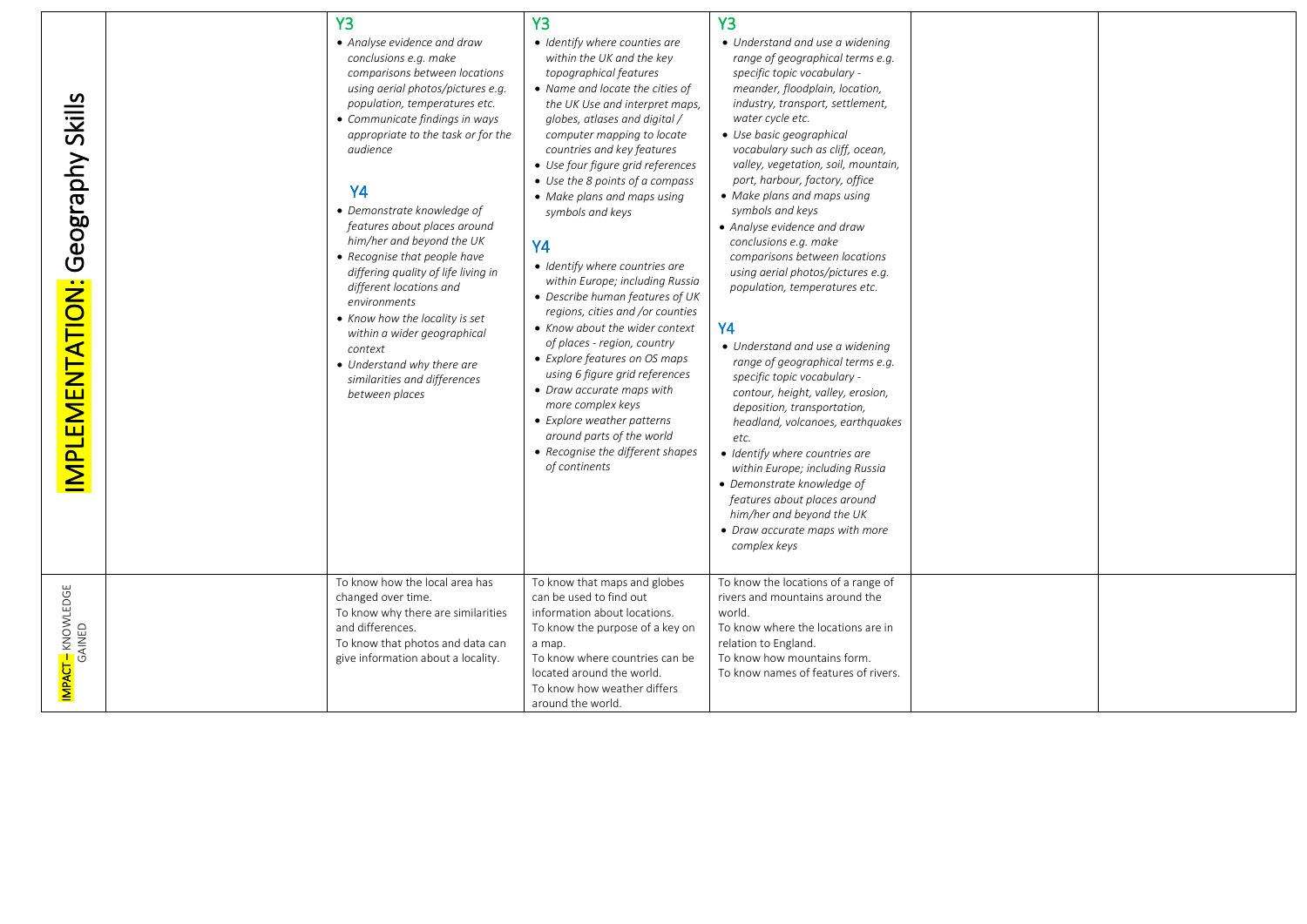| <b>Skills</b><br>Design<br>bue<br>Art<br>IMPLEMENTATION: |  | <b>Y3</b><br>• Use a sketchbook for<br>recording observations, for<br>experimenting with techniques<br>or planning out ideas<br>• Understand and identify key<br>aspects such as complementary<br>colours, colour as tone, warm<br>and cold colours<br>• Explore shading, using<br>different media<br><b>Y4</b><br>• Use a sketchbook for collecting<br>ideas and developing a plan<br>for a completed piece of<br>artwork<br>• Experiment with creating<br>mood, feeling, movement and<br>areas of interest by selecting<br>appropriate materials and<br>learnt techniques<br>· Use a variety of techniques e.g.<br>marbling, silkscreen and cold<br>water paste | <b>Y3</b><br>• Use a sketchbook for recording<br>observations, for experimenting<br>with techniques or planning out<br>ideas<br>• Understand and identify key<br>aspects such as complementary<br>colours, colour as tone, warm and<br>cold colours<br>• Explore shading, using different<br>media<br><b>Y4</b><br>• Use a sketchbook for collecting<br>ideas and developing a plan for a<br>completed piece of artwork<br>• Experiment with creating mood,<br>feeling, movement and areas of<br>interest by selecting appropriate<br>materials and learnt techniques<br>• Use a variety of techniques e.g.<br>marbling, silkscreen and cold<br>water paste | <b>Y3</b><br>• Understand and identify key<br>aspects such as complementary<br>colours, colour as tone, warm<br>and cold colours<br>• He/she is able to create a<br>collage using overlapping and<br>layering<br><b>Y4</b><br>• Draws familiar objects with<br>correct proportions<br>• Create different effects by<br>using a variety of tools and<br>techniques such as bleeds,<br>washes, scratches and<br>splashes<br>• Describe some of the key<br>ideas, techniques and working<br>practices of artists, architects<br>and designers who he/she has<br>studied |  |
|----------------------------------------------------------|--|-------------------------------------------------------------------------------------------------------------------------------------------------------------------------------------------------------------------------------------------------------------------------------------------------------------------------------------------------------------------------------------------------------------------------------------------------------------------------------------------------------------------------------------------------------------------------------------------------------------------------------------------------------------------|-------------------------------------------------------------------------------------------------------------------------------------------------------------------------------------------------------------------------------------------------------------------------------------------------------------------------------------------------------------------------------------------------------------------------------------------------------------------------------------------------------------------------------------------------------------------------------------------------------------------------------------------------------------|----------------------------------------------------------------------------------------------------------------------------------------------------------------------------------------------------------------------------------------------------------------------------------------------------------------------------------------------------------------------------------------------------------------------------------------------------------------------------------------------------------------------------------------------------------------------|--|
| <mark>IMPACT –</mark> KNOWLEDGE<br>GAINED                |  | To know that a variety of<br>materials and techniques can<br>create different pieces of work.<br>To know that I need to study an<br>image in order to recreate it.<br>To know the work of landscape<br>artists.                                                                                                                                                                                                                                                                                                                                                                                                                                                   | To know to use the side of my pencil<br>for shading.<br>To know to use my sketch book to<br>collect ideas.<br>To know to use colours to represent<br>tone.<br>To know that black and white can be<br>used for shading.                                                                                                                                                                                                                                                                                                                                                                                                                                      | To know that I can create texture<br>by overlapping materials.<br>To know the names of different<br>artists, designers and architects.                                                                                                                                                                                                                                                                                                                                                                                                                               |  |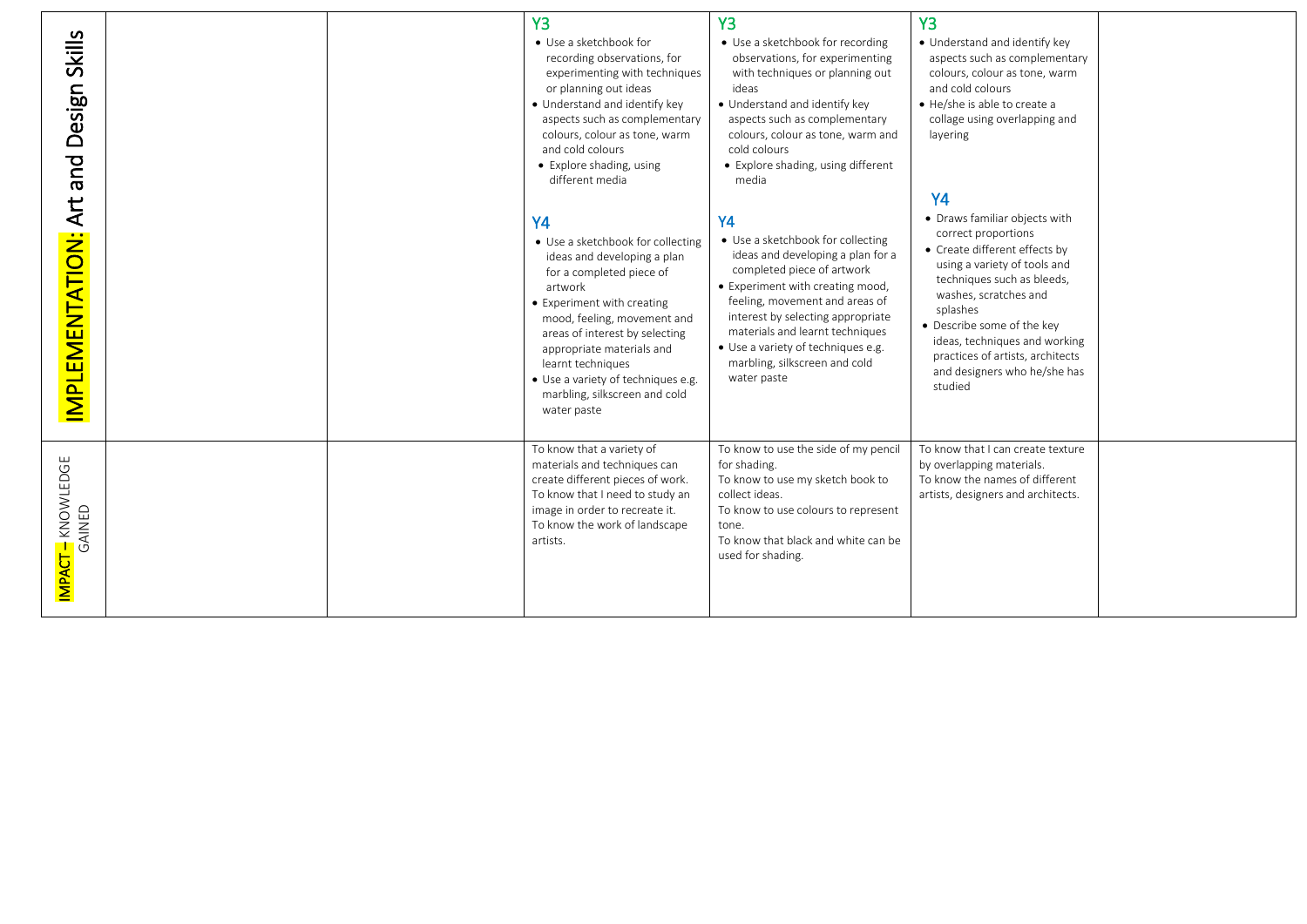|                                 | <b>Y3</b>                                                                                                                                                                                                                                                                                                                                                                | <b>Y3</b>                                                                                                                                                                                                                                                                                                                                                             |  | <b>Y3</b>                                                                                                                                                                                                                                                                                                                                                                                                                                                                                                                                                                                                                                                                                                                                                                                     |
|---------------------------------|--------------------------------------------------------------------------------------------------------------------------------------------------------------------------------------------------------------------------------------------------------------------------------------------------------------------------------------------------------------------------|-----------------------------------------------------------------------------------------------------------------------------------------------------------------------------------------------------------------------------------------------------------------------------------------------------------------------------------------------------------------------|--|-----------------------------------------------------------------------------------------------------------------------------------------------------------------------------------------------------------------------------------------------------------------------------------------------------------------------------------------------------------------------------------------------------------------------------------------------------------------------------------------------------------------------------------------------------------------------------------------------------------------------------------------------------------------------------------------------------------------------------------------------------------------------------------------------|
| and Technology Skills           | • Create designs using annotated<br>sketches, cross-sectional diagrams and<br>simple computer programmes<br>· Safely measure, mark out, cut,<br>assemble and join with some accuracy<br>· Make suitable choices from a wider<br>range of tools and unfamiliar materials<br>and plan out the main stages of using<br>them<br><b>Y4</b><br>• Create designs using exploded | • Talk about the different food<br>groups and name food from<br>each group<br>• Understand that food has to be<br>grown, farmed or caught in<br>Europe and the wider world<br>• Use a wider variety of<br>ingredients and techniques to<br>prepare and combine<br>ingredients safely<br><b>Y4</b>                                                                     |  | • Use knowledge of existing products to design his/her own functional<br>product<br>• Create designs using annotated sketches, cross-sectional diagrams and<br>simple computer programmes<br>• Safely measure, mark out, cut, assemble and join with some accuracy<br>• Make suitable choices from a wider range of tools and unfamiliar<br>materials and plan out the main stages of using them<br>• Investigate and analyse existing products and those he/she has made,<br>considering a wide range of factors<br>• Strengthen frames using diagonal strut<br>• Understand how mechanical systems such as levers and linkages or<br>pneumatic systems create movement                                                                                                                      |
| Design<br><b>MPLEMENTATION:</b> | diagrams<br>• Use techniques which require more<br>accuracy to cut, shape, join and finish<br>his/her work e.g. Cutting internal<br>shapes, slots in frameworks<br>Use his/her knowledge of techniques<br>and the functional and aesthetic<br>qualities of a wide range of materials to<br>plan how to use them                                                          | . Understand what makes a healthy<br>and balanced diet, and that<br>different foods and drinks provide<br>different substances the body<br>needs to be healthy and active<br>. Understand seasonality and the<br>advantages of eating seasonal<br>and locally produced food<br>• Read and follow recipes which<br>involve several processes, skills<br>and techniques |  | <b>Y4</b><br>• Use knowledge of existing products to design a functional and<br>appealing product for a particular purpose and audience<br>• Consider how existing products and his/her own finished products<br>might be improved and how well they meet the needs of the intended<br>user<br>• Apply techniques he/she has learnt to strengthen structures and<br>explore his/her own ideas<br>• Understand and use electrical systems in products<br>• Create designs using exploded diagrams<br>• Use techniques which require more accuracy to cut, shape, join and<br>finish his/her work e.g. Cutting internal shapes, slots in frameworks<br>• Use his/her knowledge of techniques and the functional and aesthetic<br>qualities of a wide range of materials to plan how to use them |
| KNOWLEDGE GAINED<br>IMPACT-     | To know that diagrams are sketches,<br>labelled for information.<br>To know that materials must be marked<br>and cut accurately to avoid errors.                                                                                                                                                                                                                         | To know what constitutes a healthy<br>diet.<br>To know advantages of eating local<br>and seasonal food.<br>To know which food must be<br>farmed or grown.                                                                                                                                                                                                             |  | To know what mosaics are and how the Romans created them To know<br>the names and designers of Roman structures.<br>To know that materials can be joined and connected in different ways.<br>To know that different techniques can be used to ensure accuracy.                                                                                                                                                                                                                                                                                                                                                                                                                                                                                                                                |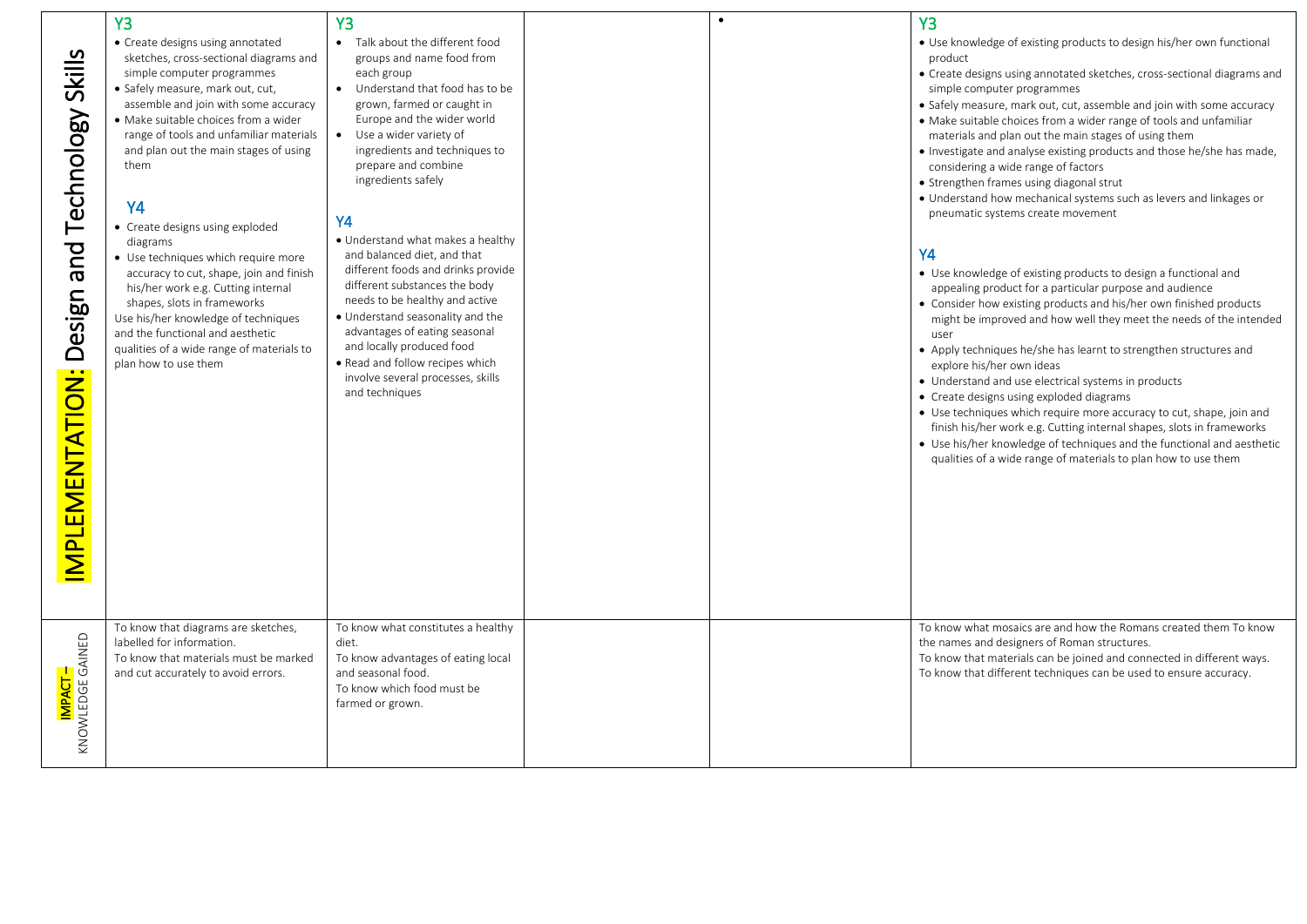| Skills<br>$\mathbf{E}$<br>IMPLEMENTATION: | RE: What is God like? What was Jesus<br>like?<br>Make links between stories in the<br>Bible<br>Understand the way that<br>Christians view God.                                                     | RE: Understanding Christianity -<br><b>INCARNATION</b><br>• Explain the Holy Trinity.<br>• Identify how artwork has<br>supported Christian's<br>understanding of God and the<br>Holy Trinity.<br>Describe how Christians use<br>$\bullet$<br>this knowledge to frame their<br>worship of God.                                                                                                                                                                                                                                                                                                            | RE: What does it mean to be a<br>Jew? What can we learn from a<br>synagogue?<br>Understand the importance<br>of learning about and<br>recognising world religions.<br>Show tolerance and respect<br>for other faiths and beliefs.<br>Identify significant events<br>$\bullet$<br>within the Jewish calendar<br>Identify similarities and<br>differences between Jews<br>and Christians                                                                             | RE: Understanding Christianity -<br><b>SALVATION</b><br>• Describe the significance of the<br>events of Holy Week for<br>Christians.<br>• Explain the idea of Jesus rising<br>from the dead.<br>• Identify ways that Christians<br>mark Holy week, and the<br>reasons for these traditions.                                                                                                                                                                                                                 | RE: Understanding Christianity -<br><b>CREATION AND FALL</b><br>• Make links between stories in<br>the Bible and their own lives.<br>• Identify ways in which the<br>Bible tries to guide Christians'<br>choices in life.                                                                                                                                                                                                                                                                                                                                                                                                                                                                                                                                                                       | RE: Understanding Christianity -<br><b>KINGDOM OF GOD</b><br>• Explain the term 'Fruit of the<br>Spirit'<br>· Understand, explain and describe<br>Pentecost and the traditions<br>surrounding it.                                                                                                                                                                                                                                                                                                                                                                                                                                                                                                                                                                                                                                      |
|-------------------------------------------|----------------------------------------------------------------------------------------------------------------------------------------------------------------------------------------------------|----------------------------------------------------------------------------------------------------------------------------------------------------------------------------------------------------------------------------------------------------------------------------------------------------------------------------------------------------------------------------------------------------------------------------------------------------------------------------------------------------------------------------------------------------------------------------------------------------------|--------------------------------------------------------------------------------------------------------------------------------------------------------------------------------------------------------------------------------------------------------------------------------------------------------------------------------------------------------------------------------------------------------------------------------------------------------------------|-------------------------------------------------------------------------------------------------------------------------------------------------------------------------------------------------------------------------------------------------------------------------------------------------------------------------------------------------------------------------------------------------------------------------------------------------------------------------------------------------------------|-------------------------------------------------------------------------------------------------------------------------------------------------------------------------------------------------------------------------------------------------------------------------------------------------------------------------------------------------------------------------------------------------------------------------------------------------------------------------------------------------------------------------------------------------------------------------------------------------------------------------------------------------------------------------------------------------------------------------------------------------------------------------------------------------|----------------------------------------------------------------------------------------------------------------------------------------------------------------------------------------------------------------------------------------------------------------------------------------------------------------------------------------------------------------------------------------------------------------------------------------------------------------------------------------------------------------------------------------------------------------------------------------------------------------------------------------------------------------------------------------------------------------------------------------------------------------------------------------------------------------------------------------|
| KNOWLEDGE GAINED<br>MPACT-                | To know some of the characteristics of<br>God e.g. Creator, Judge, Shield, Shepherd<br>etc<br>To know the values or roles associated<br>with each characteristic (e.g. judge $-$ fair<br>and just) | To know that Christians believe<br>Jesus is one of three persons of the<br>Trinity: God the Father, God the Son<br>and God the Holy Spirit<br>To know that Christians believe the<br>Father creates; he sends the Son<br>who saves his people; the Son sends<br>the Holy Spirit to his followers<br>To know that Christians worship<br>God as Trinity. It is a huge idea to<br>grasp and artists have created art<br>to help express this belief<br>To know that Christians believe the<br>Holy Spirit is God's power a work in<br>the world and in their lives today,<br>enabling them to follow Jesus. | To know that Jews believe that<br>God is One, Creator and Carer<br>To know the origins of Judaism<br>To know that the Jews' holy book<br>is the Tenakh, which includes the<br>Torah<br>To know that the Talmud contains<br>oral traditions and explanations<br>(on Jewish Life).<br>To know the importance of<br>Shabbat<br>Pupils know the importance<br>of home/family life for Jews<br>To know that The 613 Mitzvot<br>(Commandments) are a basis for<br>livina | To know that Christians see Holy<br>Week as the culmination of Jesus'<br>earthly life, leading to his death and<br>resurrection.<br>To know the various events of Holy<br>Week, such as the Last Supper, were<br>important in showing the disciples<br>what Jesus came to earth to do.<br>To know that Christians today trust<br>that Jesus really did rise from the<br>dead, and so is still alive today<br>To know that Christians remember<br>and celebrate Jesus' last week, death<br>and resurrection. | To know that Christians believe:<br>-God the Creator cares for the<br>creation, including human beings<br>-As human beings are part of<br>God's good creation, they do best<br>when they listen to God<br>-The Bible tells a story about how<br>humans spoiled their friendship<br>with God (sometimes called the<br>Fall)<br>-This means that humans cannot<br>get close to God without God's<br>help<br>-The Bible shows that God wants<br>to help people to be close to him 0<br>he keeps his relationship with the,<br>gives them guidelines on good<br>ways to live and offers forgiveness<br>even when they keep on falling<br>short<br>-Christians show that they want<br>to be close to God too, through<br>obedience and worship, which<br>includes saying sorry for falling<br>short. | To know that Christians believe that<br>Jesus inaugurated the 'Kingdom of<br>God' - i.e. Jesus' whole life was a<br>demonstration of his belief that God<br>is king, not just in heaven but here<br>and now.<br>To know that Christians believe<br>Jesus is still alive, and rules in their<br>hearts and lives through the Holy<br>Spirit, if they let him.<br>To know that Christians believe that<br>after Jesus returned to be with God<br>the Father, he sent the Holy Spirit at<br>Pentecost to help the Church to<br>make Jesus' invisible kingdom visible<br>by living lives that reflect the love of<br>Jesus<br>To know that Christians celebrate<br>Pentecost as the beginning of the<br>Church<br>To know that staying connected to<br>Jesus means that the fruit of the<br>Spirit can grow in the lives of<br>Christians. |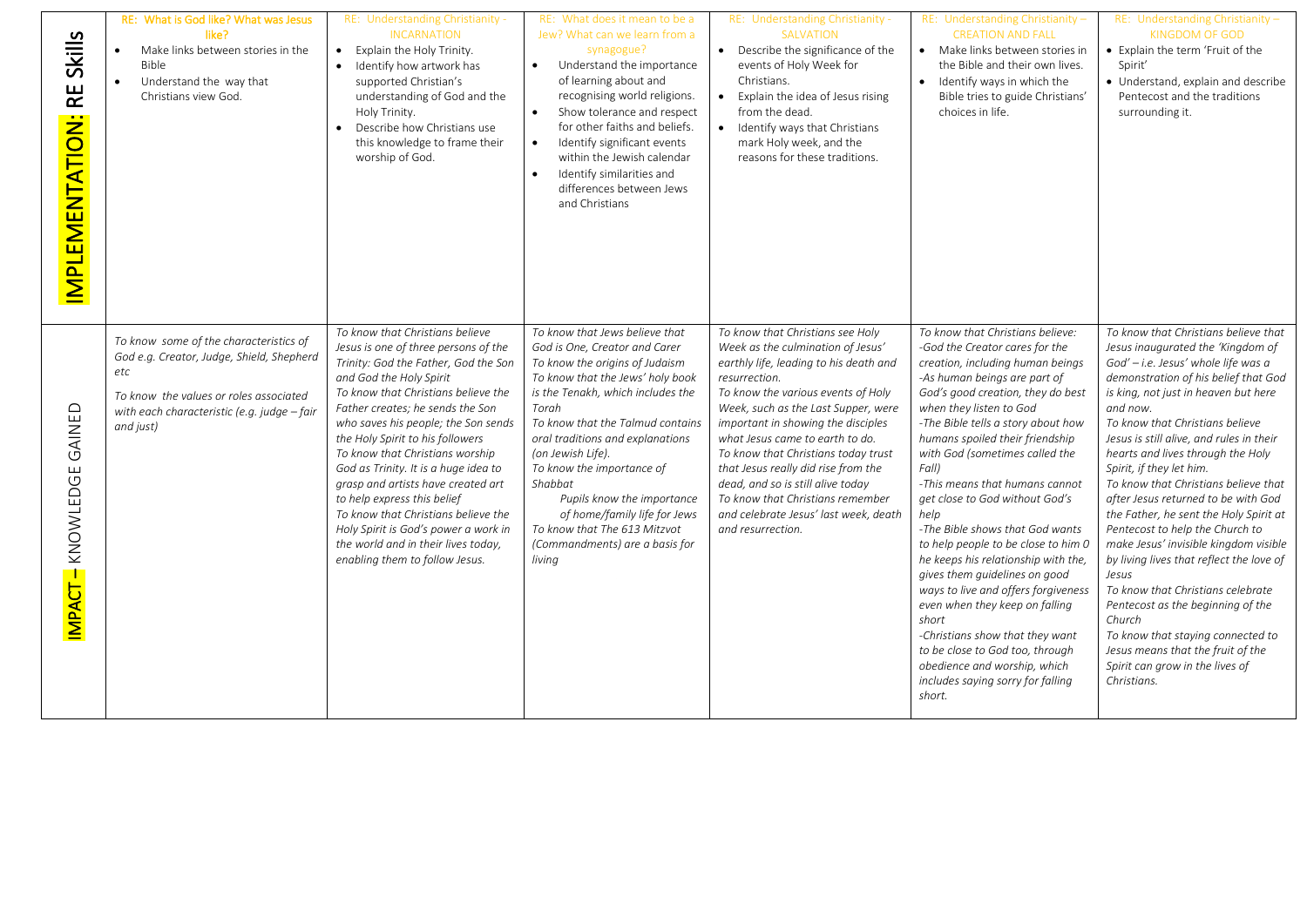|                                           | Y3 |                                                                                                                                                                                                                                                                                                                                                                                                                                                                                                                                                                                                                                                                                                                                                                                                                                                                                                                                                                                                                                                              | Y3                                                                                                                                                                                                                                                                                                                                                                                                                                                                                                                                                                                                                                                                                                                                         | Y3                                                                                                                                                                                                                                                                                                                                                                                                                                                                      | Y3                                                                                                                                                                                                                                                                                                                                                                                                                                                                                                                                                                                                                                                                                                                                                                                                                                                    | Y3                                                                                                                                                                                                                                                                                                                                                                                                                                                                                                                                                                        | Y3                                                                                                                                                                                                                                                                                              |
|-------------------------------------------|----|--------------------------------------------------------------------------------------------------------------------------------------------------------------------------------------------------------------------------------------------------------------------------------------------------------------------------------------------------------------------------------------------------------------------------------------------------------------------------------------------------------------------------------------------------------------------------------------------------------------------------------------------------------------------------------------------------------------------------------------------------------------------------------------------------------------------------------------------------------------------------------------------------------------------------------------------------------------------------------------------------------------------------------------------------------------|--------------------------------------------------------------------------------------------------------------------------------------------------------------------------------------------------------------------------------------------------------------------------------------------------------------------------------------------------------------------------------------------------------------------------------------------------------------------------------------------------------------------------------------------------------------------------------------------------------------------------------------------------------------------------------------------------------------------------------------------|-------------------------------------------------------------------------------------------------------------------------------------------------------------------------------------------------------------------------------------------------------------------------------------------------------------------------------------------------------------------------------------------------------------------------------------------------------------------------|-------------------------------------------------------------------------------------------------------------------------------------------------------------------------------------------------------------------------------------------------------------------------------------------------------------------------------------------------------------------------------------------------------------------------------------------------------------------------------------------------------------------------------------------------------------------------------------------------------------------------------------------------------------------------------------------------------------------------------------------------------------------------------------------------------------------------------------------------------|---------------------------------------------------------------------------------------------------------------------------------------------------------------------------------------------------------------------------------------------------------------------------------------------------------------------------------------------------------------------------------------------------------------------------------------------------------------------------------------------------------------------------------------------------------------------------|-------------------------------------------------------------------------------------------------------------------------------------------------------------------------------------------------------------------------------------------------------------------------------------------------|
| Skills<br>Music<br><b>IMPLEMENTATION:</b> | Υ4 | Confidently recognise a<br>range of musical<br>instruments<br>Find the pulse within the<br>$\bullet$<br>context of different<br>songs/music with ease<br>Understand that<br>$\bullet$<br>improvisation is when a<br>composer makes up a<br>tune within boundaries<br>Understand that<br>$\bullet$<br>composition is when a<br>composer writes down<br>and records a musical<br>idea<br>Develop an<br>$\bullet$<br>understanding of<br>formal, written notation<br>which includes crotchets<br>and rests<br>Play and perform in solo<br>$\bullet$<br>or ensemble contexts<br>with confidence<br>Confidently recognise a<br>$\bullet$<br>range of musical<br>instruments and the<br>different sounds they<br>make<br>Copy increasingly<br>$\bullet$<br>challenging rhythms<br>using body percussion<br>and untuned<br>instruments where<br>appropriate<br>Develop an<br>$\bullet$<br>understanding of<br>formal, written notation<br>which includes minims<br>and quavers<br>Play and perform in solo<br>or ensemble contexts<br>with increasing<br>confidence | Listen with direction to a<br>$\bullet$<br>range of high quality<br>music<br>Confidently recognise a<br>$\bullet$<br>range of musical<br>instruments<br>Begin to listen to and<br>$\bullet$<br>recall sounds with<br>increasing aural memory<br>Sing songs with multiple<br>$\bullet$<br>parts with increasing<br>confidence<br>Υ4<br>Confidently recognise a<br>range of musical<br>instruments and the<br>different sounds they<br>make<br>Confidently recognise<br>$\bullet$<br>and explore a range of<br>musical styles and<br>traditions and know<br>their basic style<br>indicators<br>Use musical language to<br>$\bullet$<br>appraise a piece or style<br>of music<br>Sing as part of an ensemble with<br>confidence and precision | Understand that<br>$\bullet$<br>improvisation is when a<br>composer makes up a<br>tune within boundaries<br>Understand that<br>$\bullet$<br>composition is when a<br>composer writes down<br>and records a musical<br>idea<br>Develop an<br>$\bullet$<br>understanding of<br>formal, written notation<br>which includes crotchets<br>and rests<br>Υ4<br>Develop an<br>$\bullet$<br>understanding of<br>formal, written notation<br>which includes minims<br>and quavers | Listen with direction to a<br>$\bullet$<br>range of high quality<br>music<br>Confidently recognise a<br>$\bullet$<br>range of musical<br>instruments<br>Understand that<br>improvisation is when a<br>composer makes up a<br>tune within boundaries<br>Understand that<br>composition is when a<br>composer writes down<br>and records a musical<br>idea<br>Play and perform in solo<br>or ensemble contexts<br>with confidence<br>Υ4<br>Confidently recognise a<br>$\bullet$<br>range of musical<br>instruments and the<br>different sounds they<br>make<br>Confidently recognise<br>and explore a range of<br>musical styles and<br>traditions and know<br>their basic style<br>indicators<br>Use musical language to<br>appraise a piece or style<br>of music<br>Play and perform in solo<br>or ensemble contexts<br>with increasing<br>confidence | Begin to listen to and<br>recall sounds with<br>increasing aural memory<br>Develop an<br>$\bullet$<br>understanding of formal,<br>written notation which<br>includes crotchets and<br>rests<br>Play and perform in solo<br>$\bullet$<br>or ensemble contexts<br>with confidence<br>Y4<br>Listen to and recall<br>$\bullet$<br>sounds with increasing<br>aural memory<br>Develop an<br>$\bullet$<br>understanding of formal,<br>written notation which<br>includes minims and<br>quavers<br>Play and perform in solo or<br>ensemble contexts with<br>increasing confidence | Begin to listen to and<br>$\bullet$<br>recall sounds with<br>increasing aural memory<br>Sing songs with multiple<br>parts with increasing<br>confidence<br>Υ4<br>Listen to and recall<br>sounds with increasing<br>aural memory<br>Sing as part of an ensemble with<br>confidence and precision |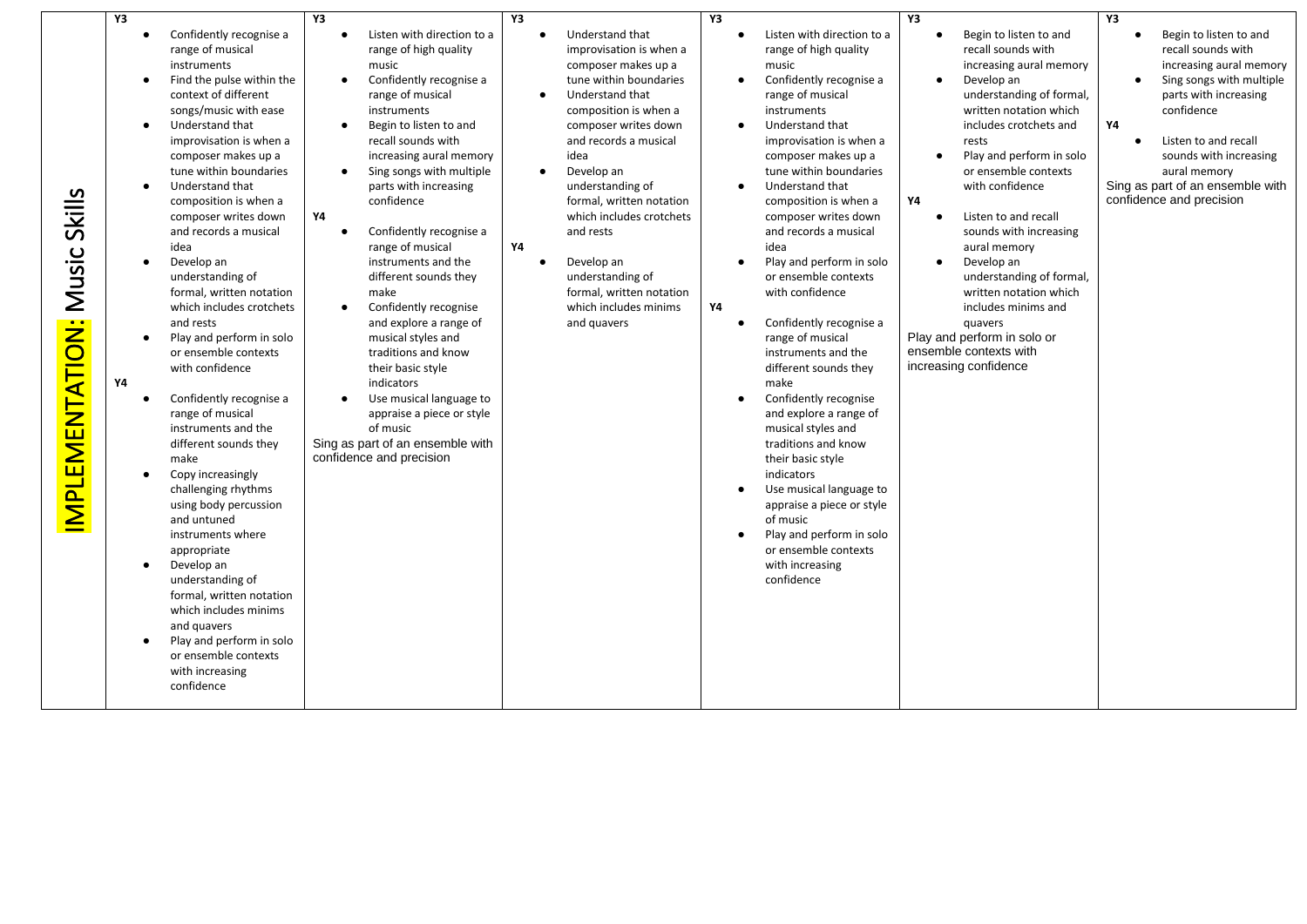|               | To know a range of musical           | To know a range of musical         | To know the words 'pulse',           | To know a range of musical         | To know a range of musical           | To know some of the formal           |
|---------------|--------------------------------------|------------------------------------|--------------------------------------|------------------------------------|--------------------------------------|--------------------------------------|
|               | instruments and the sounds they      | instruments and the sounds they    | 'composition', 'improvisation' and   | instruments and the sounds they    | instruments and the sounds they      | written notation of music including  |
| $\supset$     | make                                 | make                               | 'composer' in a musical context.     | make                               | make.                                | crotchets and rests.                 |
|               | To know the words 'pulse',           | To know the words 'pulse',         | To know some of the formal           | To know the words 'pulse',         | To know some of the formal           |                                      |
| <b>AINEI</b>  | 'composition', 'improvisation' and   | 'composition', 'improvisation' and | written notation of music including  | 'composition', 'improvisation' and | written notation of music including  | To know some of the formal           |
|               | 'composer' in a musical context.     | 'composer' in a musical context.   | crotchets and rests.                 | 'composer' in a musical context.   | crotchets and rests.                 | written notation of music, including |
|               | To know some of the formal           |                                    |                                      |                                    |                                      | minims and quavers.                  |
|               | written notation of music including  | To know a range of musical styles  | To know some of the formal           | To know some musical language.     | To know some of the formal           | To know some musical language.       |
|               | crotchets and rests.                 | and their basic style indicators.  | written notation of music, including | To know a range of musical         | written notation of music, including |                                      |
| KNC           |                                      | To know some musical language.     | minims and quavers.                  | instruments and the different      | minims and quavers.                  |                                      |
|               | To know some of the formal           | To know a range of musical         | To know some musical language.       | sounds they make.                  | To know some musical language.       |                                      |
|               | written notation of music, including | instruments and the different      |                                      |                                    |                                      |                                      |
|               | minims and quavers.                  | sounds they make.                  |                                      |                                    |                                      |                                      |
| <b>IMPACT</b> | To know some musical language.       |                                    |                                      |                                    |                                      |                                      |
|               | To know a range of musical           |                                    |                                      |                                    |                                      |                                      |
|               | instruments and the different        |                                    |                                      |                                    |                                      |                                      |
|               | sounds they make.                    |                                    |                                      |                                    |                                      |                                      |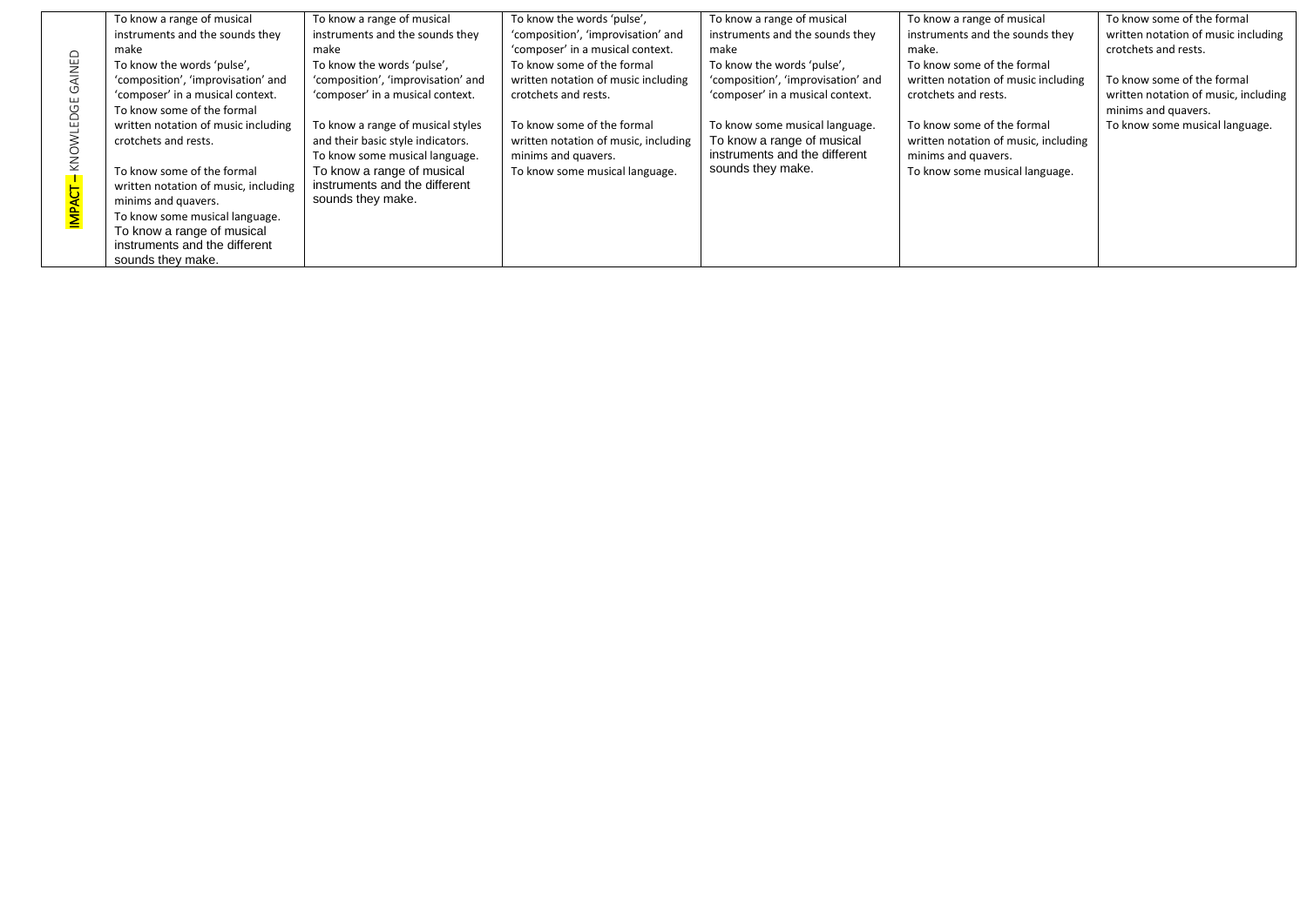|                        | <b>Y3</b>                                                                  | <b>Y3</b>                                               | Y <sub>3</sub>                                            | <b>Y3</b>                                                       | Y3                                                                       | <b>Y3</b>                                                            |
|------------------------|----------------------------------------------------------------------------|---------------------------------------------------------|-----------------------------------------------------------|-----------------------------------------------------------------|--------------------------------------------------------------------------|----------------------------------------------------------------------|
|                        | I recognise my worth and can identify                                      | I understand that everybody's                           | I can tell you about a person                             | I understand how exercise                                       | I can identify the roles and                                             | I understand that in animals and                                     |
|                        | positive things about myself and my                                        | family is different and important to                    | who has faced difficult                                   | affects my body and know why                                    | responsibilities of each                                                 | humans lots of changes happen                                        |
|                        | achievements. I can set personal goals.                                    | them                                                    | challenges and achieved                                   | my heart and lungs are such                                     | member of my family and can                                              | between birth and growing up, and                                    |
|                        |                                                                            |                                                         | success                                                   | important organs                                                | reflect on the expectations for                                          | that usually it is the female who has                                |
|                        | I can face new challenges positively,                                      | I understand that differences and                       |                                                           |                                                                 | males and females                                                        | the baby                                                             |
|                        | make responsible choices and ask for<br>help when I need it                | conflicts sometimes happen among<br>family members      | I can identify a<br>dream/ambition that is                | I know that the amount of<br>calories, fat and sugar I put into | I can identify and put into                                              | I understand how babies grow and                                     |
|                        |                                                                            |                                                         | important to me                                           | my body will affect my health                                   | practice some of the skills of                                           | develop in the mother's uterus I                                     |
|                        | I understand why rules are needed and                                      | I know what it means to be a                            |                                                           |                                                                 | friendship eg. taking turns,                                             | understand what a baby needs to                                      |
|                        | how they relate to rights and                                              | witness to bullying                                     | I enjoy facing new learning                               | I can tell you my knowledge and                                 | being a good listener                                                    | live and grow                                                        |
|                        | responsibilities                                                           |                                                         | challenges and working out                                | attitude towards drugs                                          |                                                                          | I understand that boys' and girls'                                   |
|                        |                                                                            | I know that witnesses can make                          | the best ways for me to                                   |                                                                 | I know and can use some                                                  | bodies need to change so that                                        |
|                        | I understand that my actions affect                                        | the situation better or worse by                        | achieve them                                              | Identify things, people and                                     | strategies for keeping myself                                            | when they grow up their bodies can                                   |
|                        | myself and others and I care about                                         | what they do                                            |                                                           | places that I need to keep safe                                 | safe online                                                              | make babies I can identify how                                       |
|                        | other people's feelings                                                    |                                                         | I am motivated and                                        | from know some strategies for                                   |                                                                          | boys' and girls' bodies change on                                    |
|                        | I can make responsible choices and take                                    | I recognise that some words are<br>used in hurtful ways | enthusiastic about achieving<br>our new challenge         | keeping myself safe, who to go<br>to for help and how to call   | I can explain how some of the<br>actions and work of people              | the outside during this growing up<br>process                        |
|                        | action                                                                     |                                                         |                                                           | emergency services                                              | around the world help and                                                | I can identify how boys' and girls'                                  |
| Skills                 |                                                                            | I can tell you about a time when                        | I can recognise obstacles                                 |                                                                 | influence my life                                                        | bodies change on the inside during                                   |
| PSHEe                  |                                                                            | my words affected someone's                             | which might hinder my                                     | I understand how complex my                                     |                                                                          | the growing up process and can tell                                  |
|                        | I understand my actions affect others                                      | feelings and what the                                   | achievement and can take                                  | body is and how important it is                                 | I understand how my needs                                                | you why these changes are                                            |
|                        | and try to see things from their points<br>of view                         | consequences were                                       | steps to overcome them                                    | to take care of it                                              | and rights are shared by                                                 | necessary so that their bodies can                                   |
|                        |                                                                            |                                                         |                                                           |                                                                 | children around the world and                                            | make babies when they grow up.                                       |
|                        |                                                                            | <b>Y4</b>                                               | I can evaluate my own                                     |                                                                 | can identify how our lives may                                           | I can start to recognise                                             |
|                        | Y4                                                                         | • I can tell you a time when my first                   | learning process and identify                             | Υ4                                                              | be different.                                                            | stereotypical ideas I might have                                     |
|                        | I know my attitudes and actions make a                                     | impression of someone changed                           | how it can be better next<br>time                         | • I recognise how different<br>friendship groups are formed,    | I know how to express my                                                 | about parenting and family roles<br>I can identify what I am looking |
|                        | difference to the class team.                                              | as I got to know them                                   |                                                           | how I fit into them and the                                     | appreciation to my friends and                                           | forward to when I move to my new                                     |
|                        |                                                                            | . I can explain why it is good to                       |                                                           | friends I value the most                                        | family                                                                   | class.                                                               |
|                        | I understand who is in my school<br>community, the roles they play and how | accept people for who they are                          | <b>Y4</b>                                                 | • I understand there are people                                 |                                                                          | <b>Y4</b>                                                            |
|                        | I fit in                                                                   |                                                         | I can tell you about some of my                           | who take on the roles of leaders                                | <b>Y4</b>                                                                | I understand that some of my                                         |
|                        |                                                                            |                                                         | hopes and dreams                                          | or followers in a group, and I                                  | I can recognise a range of                                               | personal characteristics have come                                   |
| <b>IMPLEMENTATION:</b> | I understand how democracy works                                           |                                                         | I understand that sometimes                               | know the role I take on in                                      | situations which can cause                                               | from my birth parents and that this                                  |
|                        | through the School Council                                                 |                                                         | hopes and dreams do not come                              | different situations                                            | jealousy in relationships.                                               | happens because I am made from                                       |
|                        |                                                                            |                                                         | true and that this can hurt                               | • I understand the facts about                                  |                                                                          | the joining of their egg and sperm                                   |
|                        | I understand that my actions affect                                        |                                                         |                                                           | smoking and its effects on<br>health, and also some of the      | I can identify someone I love and                                        | I can correctly label the internal                                   |
|                        | myself and others; I care about other                                      |                                                         | I know that reflecting on positive                        | reasons some people start to                                    | explain why they are special to                                          | and external parts of male and                                       |
|                        | people's feelings and try to empathise<br>with them.                       |                                                         | and happy experiences can help                            | smoke                                                           | me.                                                                      | female bodies that are necessary<br>for making a baby.               |
|                        |                                                                            |                                                         | me to counteract                                          | • I understand the facts about                                  | I can tell you about someone I                                           | I can describe how a girl's body                                     |
|                        | I understand how groups come together                                      |                                                         | disappointment                                            | alcohol and its effects on health,                              | know that I no longer see.                                               | changes in order for her to be able                                  |
|                        | to make decisions                                                          |                                                         | I know how to make a new plan                             | particularly the liver, and also                                |                                                                          | to have babies when she is an                                        |
|                        |                                                                            |                                                         | and set new goals even if I have                          | some of the reasons some                                        | I recognise how friendships                                              | adult, and that menstruation                                         |
|                        | I understand how democracy and                                             |                                                         | been disappointed                                         | people drink alcohol                                            | change. I know how to make new                                           | (having periods) is a natural part of                                |
|                        | having a voice benefits the school                                         |                                                         |                                                           | • I can recognise when people are                               | friends and how to manage when                                           | this                                                                 |
|                        | community                                                                  |                                                         | I know how to work out the steps                          | putting me under pressure and                                   | I fall out with my friends.                                              | I can identify changes that have                                     |
|                        |                                                                            |                                                         | to take to achieve a goal, and can                        | can explain ways to resist this<br>when I want                  | I know what having a                                                     | been and may continue to be                                          |
|                        |                                                                            |                                                         | do this successfully as part of a                         | . I know myself well enough to                                  | boyfriend/girlfriend might mean<br>and that it is a special relationship | outside of my control that I learnt<br>to accept                     |
|                        |                                                                            |                                                         | group                                                     | have a clear picture of what I                                  | for when I am older.                                                     | I can identify what I am looking                                     |
|                        |                                                                            |                                                         |                                                           | believe is right and wrong                                      | . I know how to show love and                                            | forward to when I move to my                                         |
|                        |                                                                            |                                                         | • I can identify the                                      |                                                                 | appreciation for the people                                              | new class.                                                           |
|                        |                                                                            |                                                         | contributions made by myself<br>and others to the group's |                                                                 | and animals that are special to                                          |                                                                      |
|                        |                                                                            |                                                         | achievement                                               |                                                                 | me.                                                                      |                                                                      |
|                        |                                                                            |                                                         |                                                           |                                                                 |                                                                          |                                                                      |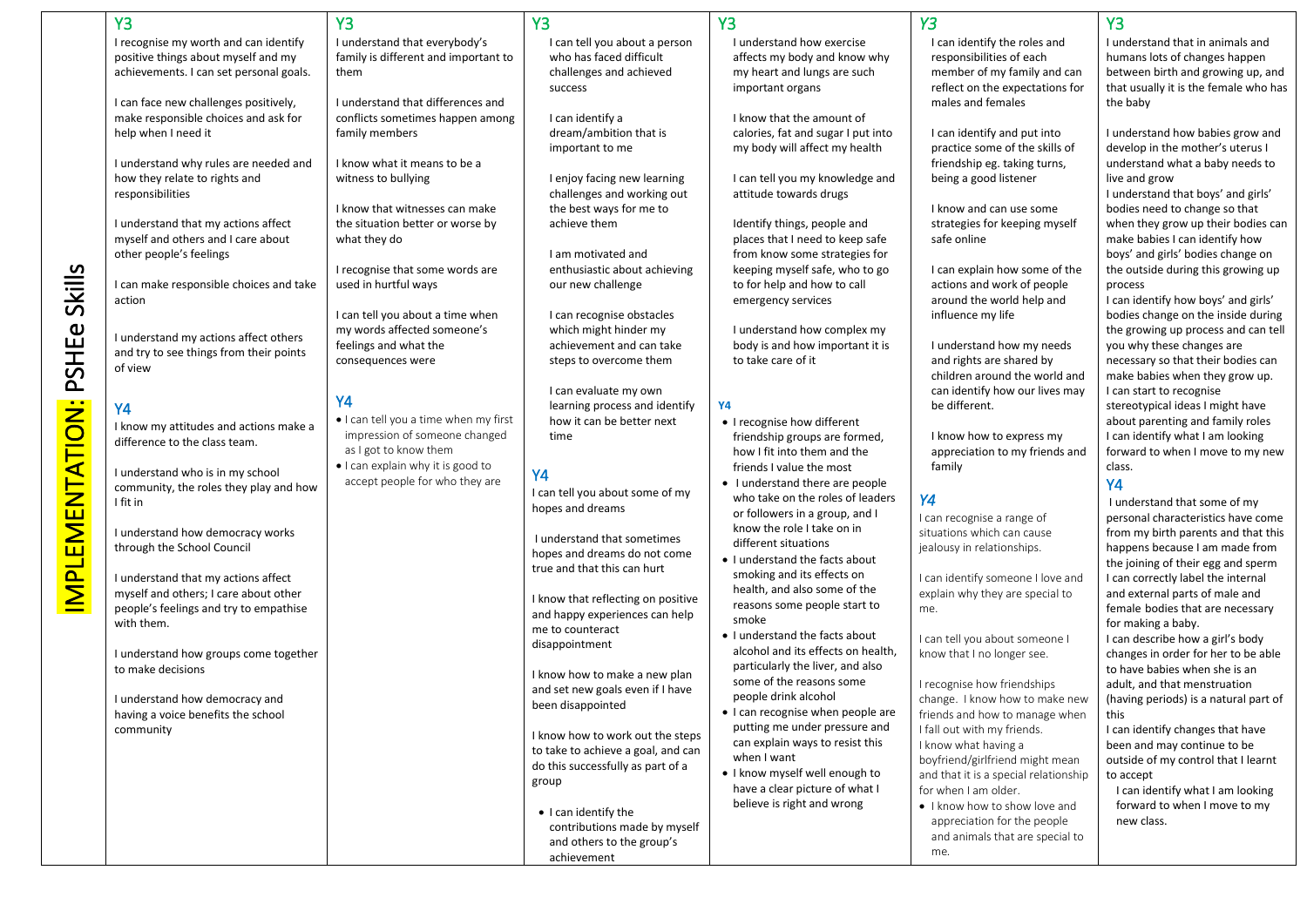|                                              | To know that my actions have            | To know what to say to compliment   | To know how I learn best.        | To know how to keep myself safe.    | To know how others have                 | To know how boys and girls bodies   |
|----------------------------------------------|-----------------------------------------|-------------------------------------|----------------------------------|-------------------------------------|-----------------------------------------|-------------------------------------|
|                                              | consequences.                           | others.                             | To know what I have done well.   | To know what anxiety and stress     | influenced me.                          | are different and change as they    |
| <mark>Impact –</mark><br>Knowledge<br>Gained | To know what democracy means.           | To know that a first impression can | To know which goals I would like | mean and begin to know how to       | To know that people have                | grow.                               |
|                                              | To know that democracy is required for  | change.                             | to achieve.                      | manage them.                        | different points of view and that       | To know that everyone's body        |
|                                              | a civilised society.                    |                                     | To know what resilience means.   | To know what peer pressure is and   | these should be respected.              | changes as they grow up.            |
|                                              |                                         |                                     |                                  | what to do if I feel it happening.  | To know about some topical              | To know the changes that are likely |
|                                              |                                         |                                     |                                  |                                     | animal rights issues.                   | to happen to me in my life and at   |
|                                              |                                         |                                     |                                  |                                     |                                         | school in the next year.            |
|                                              | <b>Y3</b>                               | <b>Y3</b>                           | Y <sub>3</sub>                   | <b>Y3</b>                           | <b>Y3</b>                               | <b>Y3</b>                           |
|                                              | • Ask and answer simple questions, for  | • Use mostly accurate               | • Use simple adjectives such as  | • Write some single words from      | • Understand that nouns may             | • Show that he/she recognises       |
|                                              | example about personal information      | pronunciation and speak clearly     | colours and sizes to describe    | memory                              | have different genders and can          | words and phrases heard by          |
|                                              | • Record descriptive sentences using a  | when addressing an audience         | things orally                    | • When listening to stories, rhymes | recognise clues to identify this,       | responding appropriately            |
|                                              | word bank                               | • Ask and answer simple             | • Use simple adjectives such as  | or songs, join in with repeated     | such as the difference in               | • Follow simple instructions and    |
| Skills                                       | • Repeat sentences heard and make       | questions, for example about        | colours and sizes to describe    | sections and identify particular    | articles                                | link pictures or actions to         |
|                                              | simple adaptations to them              | personal information                | things in writing                | phonemes and rhyming words          | • Have basic understanding of           | language                            |
|                                              | • Use mostly accurate pronunciation and | • Show that he/she recognises       | • Recognise the main word        | • Recognise some familiar words     | the usual order of words in             | · Read some familiar words aloud    |
|                                              | speak clearly when addressing an        | words and phrases heard by          | classes e g nouns, adjectives    | and phrases in written form         | sentences in the target                 | using mostly accurate               |
| MFL                                          | audience                                | responding appropriately            | and verbs                        |                                     | language                                | pronunciation                       |
|                                              |                                         |                                     | • Record descriptive sentences   | <b>Y4</b>                           |                                         | • Learn and remember new words      |
|                                              | <b>Y4</b>                               | <b>Y4</b>                           | using a word bank                | • Listen to and accurately repeat   | <b>Y4</b>                               | encountered in reading              |
|                                              | • Using familiar sentences as models,   | • Read aloud using accurate         |                                  | particular phonemes in songs and    | Recognise a wider range of<br>$\bullet$ |                                     |
|                                              | make varied adaptations to create       | pronunciation and present a         | <b>Y4</b>                        | rhymes and begin to make links      | word classes including                  | <b>Y4</b>                           |
|                                              | new sentences                           | short learned piece for             | • Understand that adjectives     | to spellings                        | pronouns and articles, and use          | • Ask and answer a range of         |
|                                              | • Write descriptive sentences using a   | performance                         | may change form according to     | • Write descriptive sentences using | them appropriately                      | questions on different topic        |
|                                              | model but supplying some words from     | Read a range of familiar written    | the noun they relate to, and     | a model but supplying some          | • Recognise questions and               | areas                               |
|                                              | memory                                  | phrases and sentences,              | select the appropriate form      | words from memory                   | negative sentences                      | • Read aloud using accurate         |
|                                              |                                         | recognising their meaning and       | • Write words and short phrases  | • Notice that the target language   | • Show understanding of a               | pronunciation and present a         |
|                                              |                                         | reading them aloud accurately       | from memory                      | may contain different phonemes      | range of familiar spoken                | short learned piece for             |
|                                              |                                         | • Follow the written version of a   | • Use a range of adjectives to   | and that some similar sounds        | phrases, for example through            | performance                         |
|                                              |                                         | text he/she is listening to         | describe things in more detail,  | may be spelt differently to         | acting out part of a familiar           | • Read a range of familiar written  |
| <b>MPLEMENTATION:</b>                        |                                         | • Begin to work out the meaning     | such as describing someone's     | English                             | story heard                             | phrases and sentences,              |
|                                              |                                         | of unfamiliar words within a        | appearance                       |                                     |                                         | recognising their meaning and       |
|                                              |                                         | familiar text using contextual      | • Write descriptive sentences    |                                     |                                         | reading them aloud accurately       |
|                                              |                                         | and other clues                     | using a model but supplying      |                                     |                                         | Follow the written version of a     |
|                                              |                                         |                                     | some words from memory           |                                     |                                         | text he/she is listening to         |
|                                              | To know how to greet others in French.  | To know French Christmas            | To know French words to          | To know French words to describe    | To know stories in French.              | To know directional language in     |
| <mark>IMPACT –</mark><br>KNOWLEDGE<br>GAINED | To know how to respond appropriately to | traditions.                         | describe where I live.           | different hobbies.                  | To know songs in French.                | French.                             |
|                                              | questions asked about myself in French. | To know the French for numbers      | To know French words to          | To know French words for different  | To know the difference between          | To know instructional language in   |
|                                              |                                         | up to and beyond 20.                | describe my daily routine.       | colours.                            | the tenses in French                    | French.                             |
|                                              |                                         | To know French for key Christmas    | To know French words for         |                                     |                                         |                                     |
|                                              |                                         | phrases.                            | different foods.                 |                                     |                                         |                                     |
|                                              |                                         |                                     |                                  |                                     |                                         |                                     |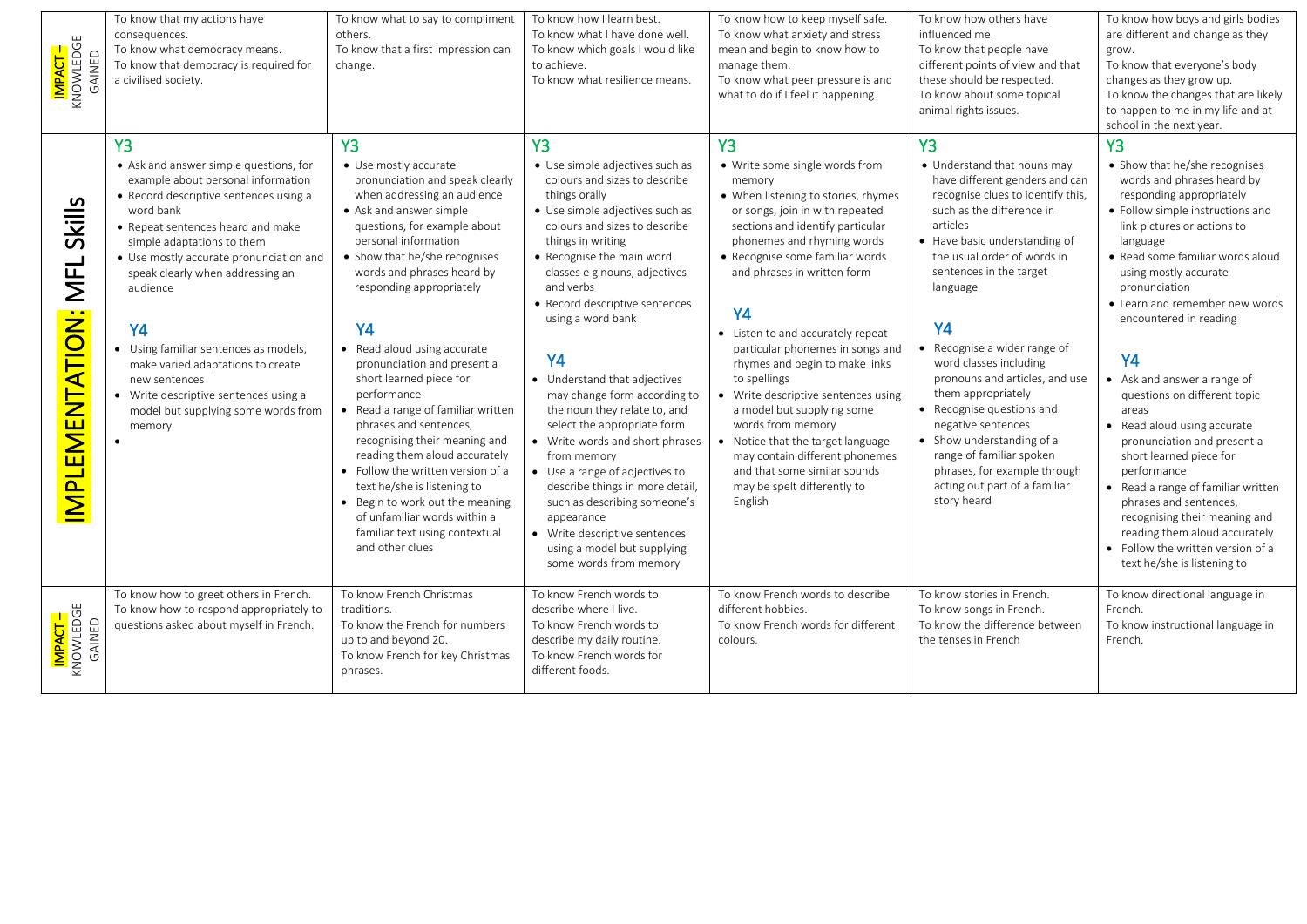|                                       | <b>Football skills</b>                                                                                                                                                                                                                                                                                                                                                                                                                                                                                                                                                                                                                                                                                                                                                                                                                                                                                                          | <b>Basketball skills</b>                                                                                                                                                                                                                                                                                                                                                                                                                                                                                                                                                                                                                                                                                                                                                                                                                                                                                                            | <b>Gymnastics skills</b>                                                                                                                                                                                                                                                                                                                                                                                                                                                                                                                                                                                                                                                                                                                                                                                                                                                                                                                                                                                                                                                                                                                                                          | Net and wall skills                                                                                                                                                                                                                                                                                                                                                                                                                                                                                                                                                                                                                                                                                                                                                                                                                                                                                                                                                                                                                                   | <b>Athletics skills</b>                                                                                                                                                                                                                                                                                                                                                                                                                                                                                                                                                                                                                                                                                                                                                               | <b>Striking and Fielding skills</b>                                                                                                                                                                                                                                                                                                                                                                                                                                                                                                                                                                                                                                                                                                                           |
|---------------------------------------|---------------------------------------------------------------------------------------------------------------------------------------------------------------------------------------------------------------------------------------------------------------------------------------------------------------------------------------------------------------------------------------------------------------------------------------------------------------------------------------------------------------------------------------------------------------------------------------------------------------------------------------------------------------------------------------------------------------------------------------------------------------------------------------------------------------------------------------------------------------------------------------------------------------------------------|-------------------------------------------------------------------------------------------------------------------------------------------------------------------------------------------------------------------------------------------------------------------------------------------------------------------------------------------------------------------------------------------------------------------------------------------------------------------------------------------------------------------------------------------------------------------------------------------------------------------------------------------------------------------------------------------------------------------------------------------------------------------------------------------------------------------------------------------------------------------------------------------------------------------------------------|-----------------------------------------------------------------------------------------------------------------------------------------------------------------------------------------------------------------------------------------------------------------------------------------------------------------------------------------------------------------------------------------------------------------------------------------------------------------------------------------------------------------------------------------------------------------------------------------------------------------------------------------------------------------------------------------------------------------------------------------------------------------------------------------------------------------------------------------------------------------------------------------------------------------------------------------------------------------------------------------------------------------------------------------------------------------------------------------------------------------------------------------------------------------------------------|-------------------------------------------------------------------------------------------------------------------------------------------------------------------------------------------------------------------------------------------------------------------------------------------------------------------------------------------------------------------------------------------------------------------------------------------------------------------------------------------------------------------------------------------------------------------------------------------------------------------------------------------------------------------------------------------------------------------------------------------------------------------------------------------------------------------------------------------------------------------------------------------------------------------------------------------------------------------------------------------------------------------------------------------------------|---------------------------------------------------------------------------------------------------------------------------------------------------------------------------------------------------------------------------------------------------------------------------------------------------------------------------------------------------------------------------------------------------------------------------------------------------------------------------------------------------------------------------------------------------------------------------------------------------------------------------------------------------------------------------------------------------------------------------------------------------------------------------------------|---------------------------------------------------------------------------------------------------------------------------------------------------------------------------------------------------------------------------------------------------------------------------------------------------------------------------------------------------------------------------------------------------------------------------------------------------------------------------------------------------------------------------------------------------------------------------------------------------------------------------------------------------------------------------------------------------------------------------------------------------------------|
|                                       | <b>Y3</b>                                                                                                                                                                                                                                                                                                                                                                                                                                                                                                                                                                                                                                                                                                                                                                                                                                                                                                                       | <b>Y3</b>                                                                                                                                                                                                                                                                                                                                                                                                                                                                                                                                                                                                                                                                                                                                                                                                                                                                                                                           | <b>Y3</b>                                                                                                                                                                                                                                                                                                                                                                                                                                                                                                                                                                                                                                                                                                                                                                                                                                                                                                                                                                                                                                                                                                                                                                         | <b>Y3</b>                                                                                                                                                                                                                                                                                                                                                                                                                                                                                                                                                                                                                                                                                                                                                                                                                                                                                                                                                                                                                                             | <b>Y3</b>                                                                                                                                                                                                                                                                                                                                                                                                                                                                                                                                                                                                                                                                                                                                                                             | Y3                                                                                                                                                                                                                                                                                                                                                                                                                                                                                                                                                                                                                                                                                                                                                            |
| Skills<br>믿<br><b>IMPLEMENTATION:</b> | • Children will understand about<br>different parts of the feet they can use<br>to move the ball in different directions<br>keeping control.<br>• Understanding the difference between<br>short and long passing and the<br>difference needed when applying this<br>skill.<br>• Using accuracy for shooting and<br>gauging where is best to aim for<br>depending on position<br>Y4<br>• To understand when to use what part<br>of the foot to be able to maintain<br>control while dribbling moving into<br>space mostly using both feet for<br>control.<br>• Children will explain the range of<br>passing (covering short long and<br>chipped) when/why would we use this<br>in a game? Starting to think<br>strategically.<br>• To show accuracy and control while<br>shooting having the knowledge to<br>shoot away from the keeper what will<br>happen if it's not accurate. Importance<br>of going across the goalkeeper. | • Children will develop an<br>understanding of keeping the ball<br>controlled when dribbling<br>following technique, being able to<br>move in a various directions.<br>• Children will develop the<br>knowledge and be able to execute<br>a range of different passes<br>showing both control and<br>accuracy.<br>• Children will use the correct<br>technique to shoot towards the<br>hoop from various positions on<br>the court (when is it best to<br>shoot)<br><b>Y4</b><br>• Children will be able to dribble in<br>control using correct technique<br>dribbling in a range of directions<br>Identifying space ad moving<br>towards it.<br>• Children will understand the three<br>basketball passes showing<br>consistency of control and<br>understanding when in a game<br>we may use that pass and why.<br>• To gain consistency and<br>confidence when shooting<br>towards a hoop being able to<br>adjust feet to shoot. | · Children will look at balancing<br>and exploring various body<br>parts to balance on, looking<br>and identifying points and<br>patches and creating balances<br>combining the two.<br>• To understand ways of<br>travelling what directions can<br>we use can we roll jump crawl?<br>Exploring a range of travelling<br>techniques and linking this back<br>to their balances putting<br>together a small sequence.<br>• To be able to perform different<br>gymnastic rolls following<br>teaching points. Starting to<br>show cannon or mirror.<br><b>Y4</b><br>• Children will look at balancing<br>and exploring various body<br>parts to balance on, looking<br>and identifying points and<br>patches and creating balances<br>combining the two<br>• To understand ways of<br>travelling what directions can<br>we use can we roll jump crawl?<br>Exploring a range of travelling<br>techniques and linking this back<br>to their balances putting<br>together a small sequence<br>• To confidently perform<br>gymnastic rolls showing<br>technique and following<br>teaching points being able to<br>add cannon and mirroring<br>together and put into a small<br>routine. | • To have an understanding on how<br>to safely hold a tennis racket. And<br>explore both forehand and back<br>hand shorts. Using accuracy and<br>control to return the ball over the<br>net.<br>• To learn about how to correctly<br>hold a badminton racket, to use<br>the underarm and over arm clears<br>in game. To confidently serve the<br>shuttlecock over the net.<br>• To explore volleyball learning short<br>like the Dig, set and smash<br>returning the ball over the net<br>using control an d accuracy.<br>Y4<br>• To have an understanding on how<br>to safely hold a tennis racket. And<br>explore both forehand and back<br>hand shorts. Using accuracy and<br>control to return the ball over the<br>net.<br>• To learn about how to correctly<br>hold a badminton racket, to use<br>the underarm and over arm clears<br>in game. To confidently serve the<br>shuttlecock over the net.<br>• To explore volleyball learning short<br>like the Dig, set and smash<br>returning the ball over the net<br>using control and accuracy. | . I can identify in myself and<br>others what makes a good<br>runner I can show technique<br>and understanding on how to<br>improve my performance.<br>• Show technique while throwing<br>a javelin and identify what I<br>need to do improve<br>performance.<br>. I understand how to be safe<br>while carrying and throwing a<br>javelin being mindful of others<br>in my class.<br><b>Y4</b><br>. I can identify in myself and<br>others what makes a good<br>runner I can show technique<br>and understanding on how to<br>improve my performance.<br>· Show technique while throwing<br>a javelin and identify what I<br>need to do improve<br>performance.<br>. I understand how to be safe<br>while carrying and throwing a<br>javelin being mindful of others<br>in my class. | • Confidently recap the catching<br>process.<br>. I can safely hold a bat and<br>understand the swinging motion.<br>. I can start to link other skills<br>previously learnt and put them<br>into practice.<br>• I can begin to make links about<br>my batting and being strategic on<br>the shots played. Throwing with<br>accuracy aiming for the target<br>required.<br><b>Y4</b><br>• Confidently recap the catching<br>process.<br>. I can safely hold a bat and<br>understand the swinging motion.<br>. I can start to link other skills<br>previously learnt and put them<br>into practice.<br>• I can begin to make links about<br>my batting and being strategic on<br>the shots played. Throwing with<br>accuracy aiming for the target<br>required. |
| KNOWLEDGE GAINED                      | To know a range of shots and passes.<br>To know when to use different shots and<br>passes in different scenarios.                                                                                                                                                                                                                                                                                                                                                                                                                                                                                                                                                                                                                                                                                                                                                                                                               | To know when to change direction.<br>To know which technique to use to<br>shoot.<br>To know 3 basketball passes.                                                                                                                                                                                                                                                                                                                                                                                                                                                                                                                                                                                                                                                                                                                                                                                                                    | To know which body parts to<br>move in order to balance<br>effectively.<br>To know methods of travel<br>around floor and equipment.<br>To know names of different rolls<br>and tumbles.                                                                                                                                                                                                                                                                                                                                                                                                                                                                                                                                                                                                                                                                                                                                                                                                                                                                                                                                                                                           | To know what forehand and<br>backhand mean and look like in<br>practice.<br>To know the difference between<br>and underarm and overarm throw<br>and when to use each one.                                                                                                                                                                                                                                                                                                                                                                                                                                                                                                                                                                                                                                                                                                                                                                                                                                                                             | To know what makes an effective<br>and efficient runner.<br>To know effective javelin<br>technique.<br>To know safety guidelines to<br>using athletics equipment.                                                                                                                                                                                                                                                                                                                                                                                                                                                                                                                                                                                                                     | To know different catching<br>techniques.<br>To know the difference between<br>different batting shots and when to<br>use each one.                                                                                                                                                                                                                                                                                                                                                                                                                                                                                                                                                                                                                           |